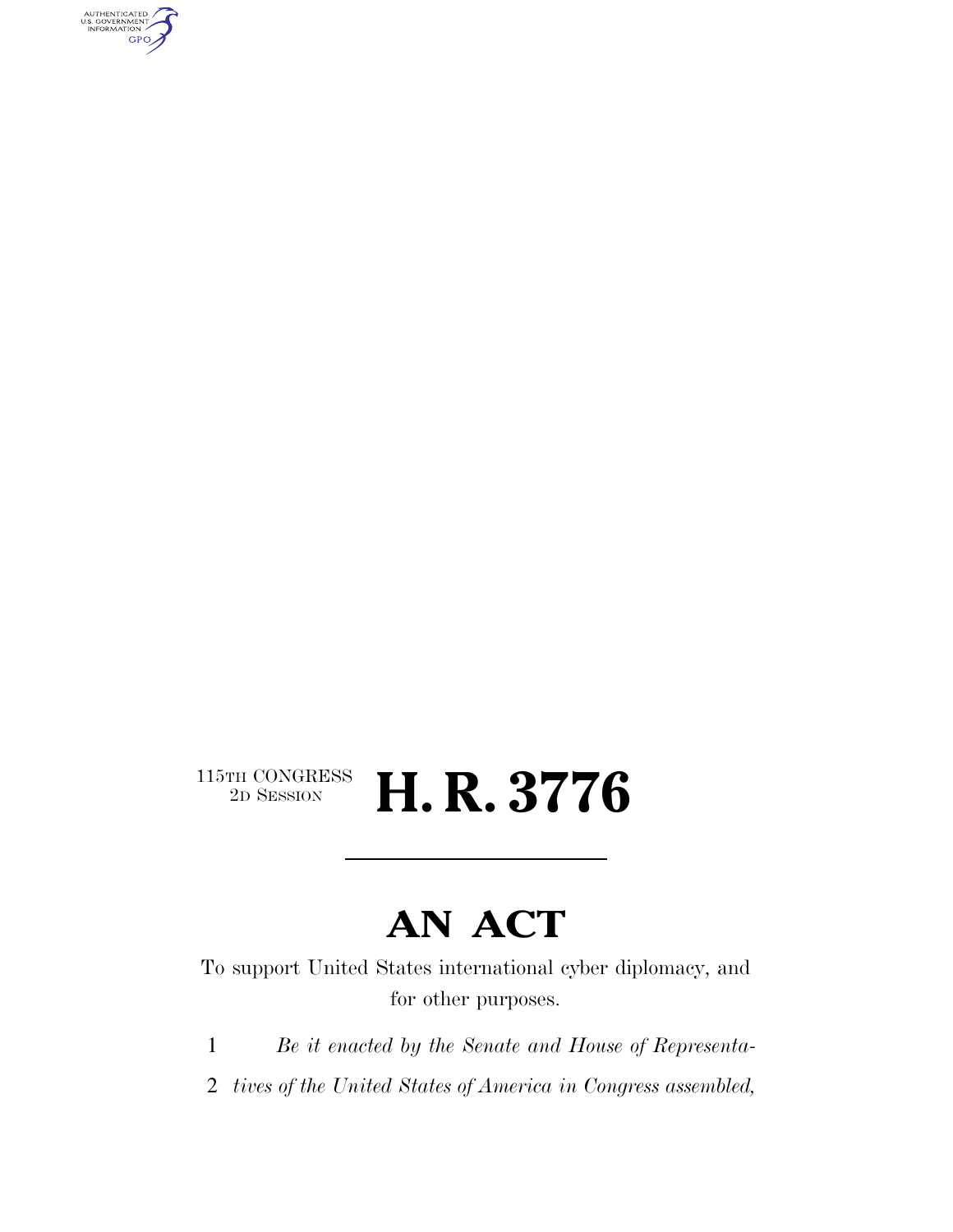### **SECTION 1. SHORT TITLE.**

 This Act may be cited as the ''Cyber Diplomacy Act of 2017''.

#### **SEC. 2. FINDINGS.**

Congress finds the following:

 (1) The stated goal of the United States Inter- national Strategy for Cyberspace, launched on May 16, 2011, is to ''work internationally to promote an open, interoperable, secure, and reliable information and communications infrastructure that supports international trade and commerce, strengthens inter- national security, and fosters free expression and in- novation \* \* \* in which norms of responsible behav- ior guide States' actions, sustain partnerships, and support the rule of law in cyberspace.''.

 (2) The Group of Governmental Experts (GGE) on Developments in the Field of Information and Telecommunications in the Context of International Security, established by the United Nations General Assembly, concluded in its June 24, 2013, report ''that State sovereignty and the international norms and principles that flow from it apply to States' con- duct of [information and communications technology or ICT] related activities and to their jurisdiction over ICT infrastructure with their territory.''.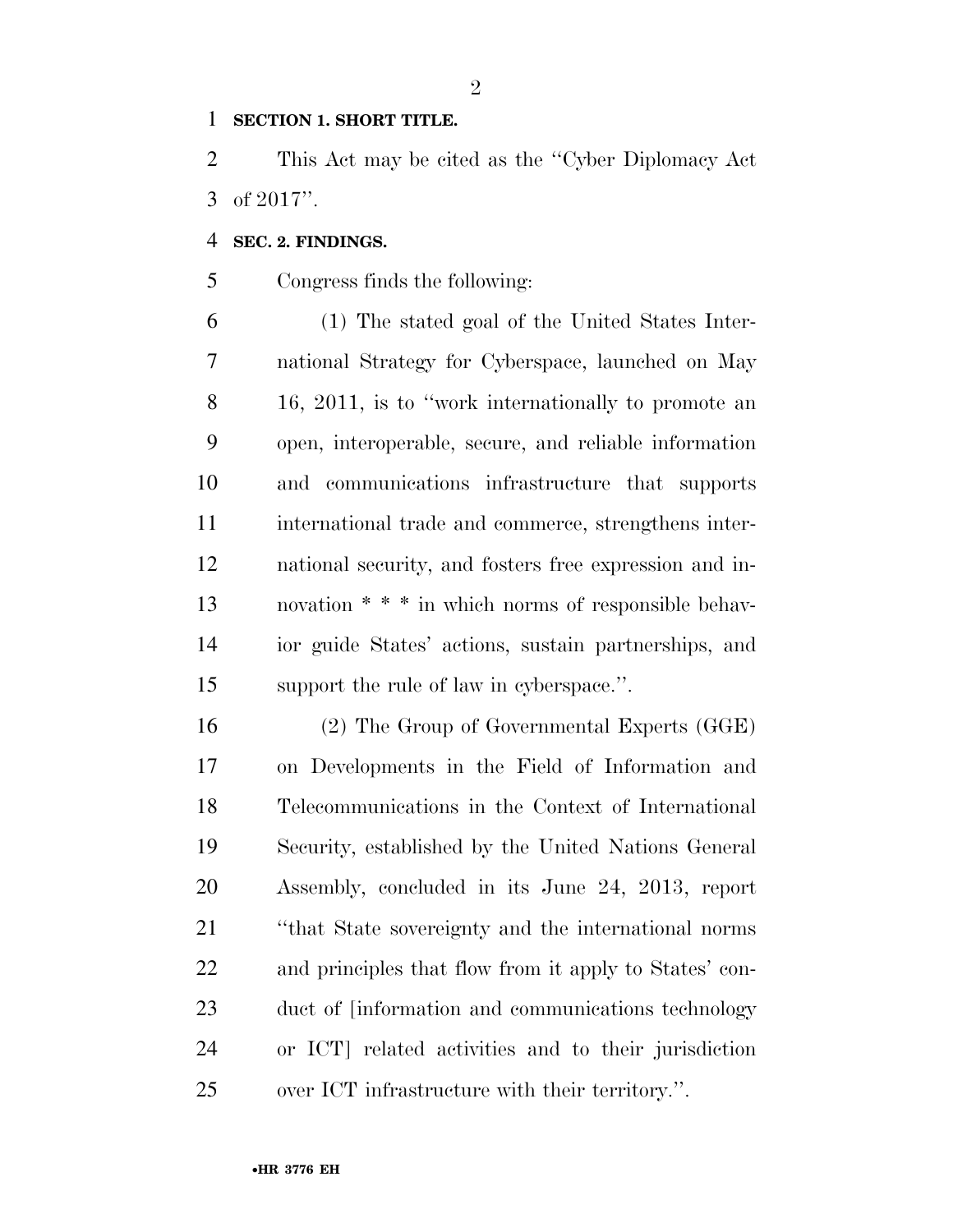(3) On January 13, 2015, China, Kazakhstan, Kyrgyzstan, Russia, Tajikistan, and Uzbekistan pro- posed a troubling international code of conduct for information security which defines responsible State behavior in cyberspace to include ''curbing the dis- semination of information'' and the ''right to inde- pendent control of information and communications technology'' when a country's political security is threatened.

 (4) The July 22, 2015, GGE consensus report found that, ''norms of responsible State behavior can reduce risks to international peace, security and sta-bility.''.

 (5) On September 25, 2015, the United States and China announced a commitment ''that neither country's government will conduct or knowingly sup- port cyber-enabled theft of intellectual property, in- cluding trade secrets or other confidential business information, with the intent of providing competitive advantages to companies or commercial sectors.''.

 (6) At the Antalya Summit from November 15–  $22 \qquad 16, 2015$ , the Group of  $20 \text{ (G20)}$  Leaders' Commu- nique affirmed the applicability of international law to State behavior in cyberspace, called on States to refrain from cyber-enabled theft of intellectual prop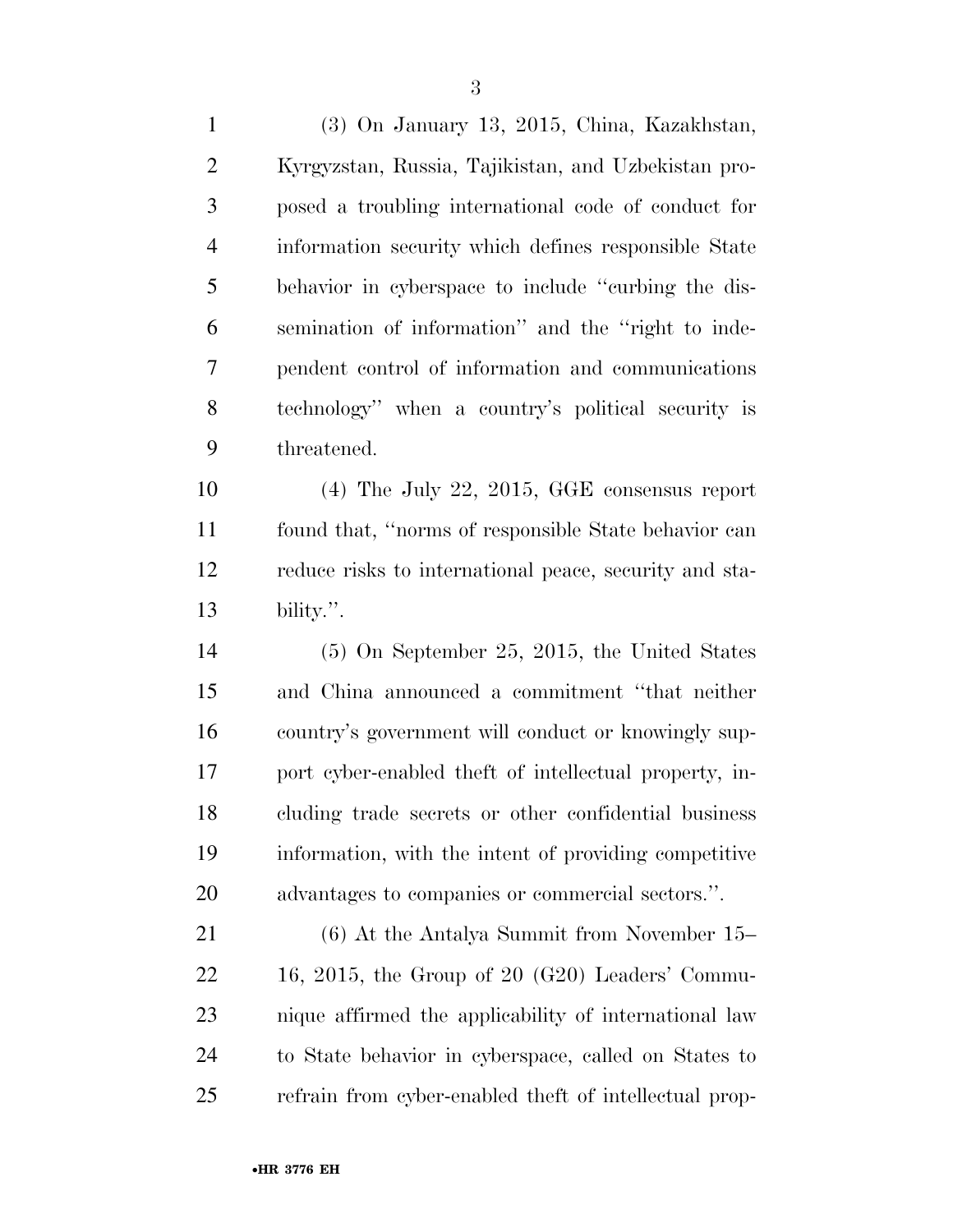erty for commercial gain, and endorsed the view that all States should abide by norms of responsible be-havior.

 (7) The March 2016 Department of State International Cyberspace Policy Strategy noted that, ''the Department of State anticipates a continued in- crease and expansion of our cyber-focused diplomatic efforts for the foreseeable future.''.

 (8) On December 1, 2016, the Commission on Enhancing National Cybersecurity established within the Department of Commerce recommended ''the President should appoint an Ambassador for Cyber- security to lead U.S. engagement with the inter- national community on cybersecurity strategies, standards, and practices.''.

 (9) The 2017 Group of 7 (G7) Declaration on Responsible States Behavior in Cyberspace recog- nized on April 11, 2017, ''the urgent necessity of in- creased international cooperation to promote secu- rity and stability in cyberspace \* \* \* consisting of the applicability of existing international law to State behavior in cyberspace, the promotion of vol- untary, non-binding norms of responsible State be-havior during peacetime'' and reaffirmed ''that the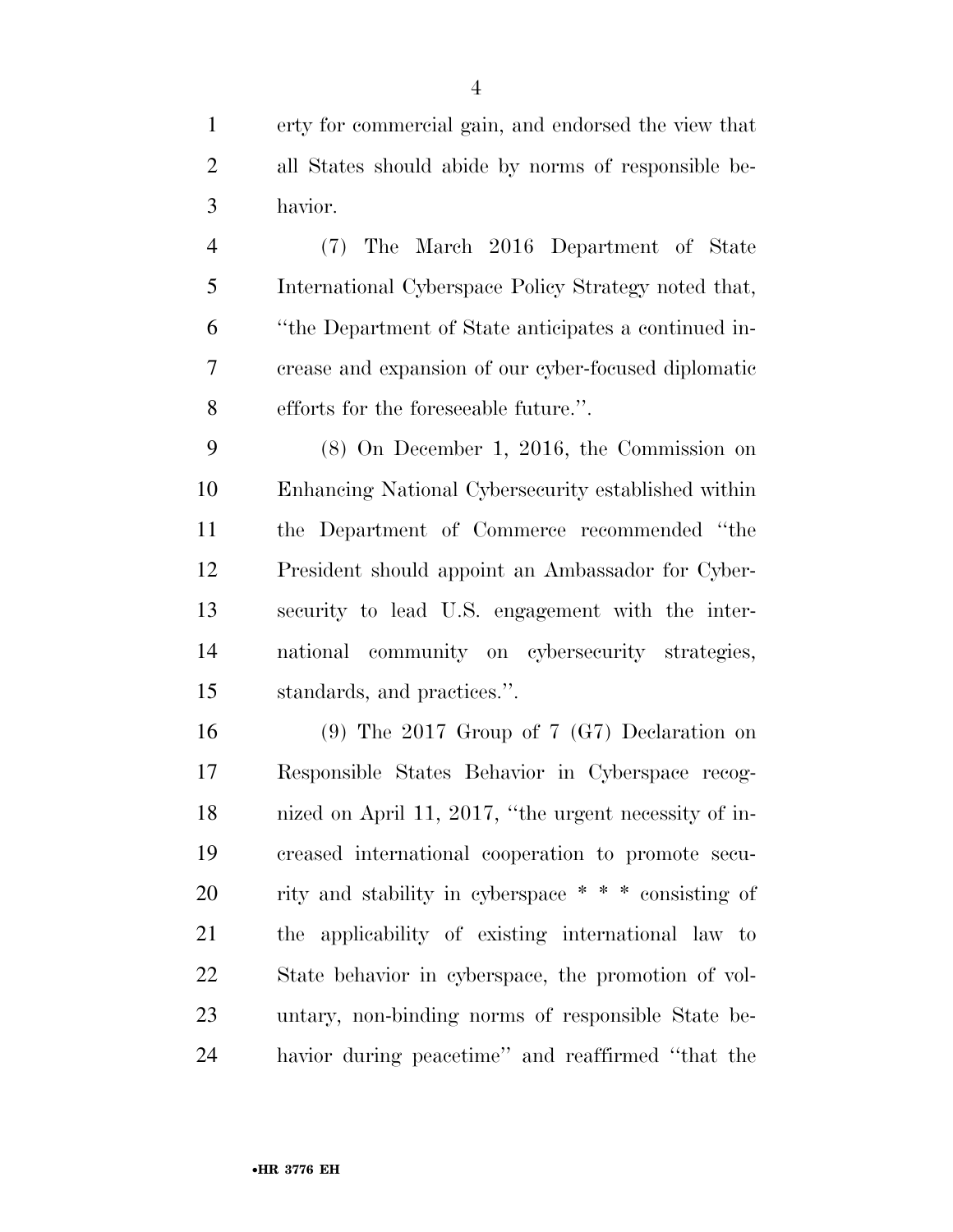same rights that people have offline must also be protected online.''.

 (10) In testimony before the Select Committee on Intelligence of the Senate on May 11, 2017, the Director of National Intelligence identified six cyber threat actors, including Russia for ''efforts to influ- ence the 2016 US election''; China, for ''actively tar- geting the US Government, its allies, and US com- panies for cyber espionage''; Iran for ''leverage[ing] cyber espionage, propaganda, and attacks to support its security priorities, influence events and foreign perceptions, and counter threats''; North Korea for ''previously conduct[ing] cyber-attacks against US commercial entities—specifically, Sony Pictures En- tertainment in 2014''; terrorists, who ''use the Inter- net to organize, recruit, spread propaganda, raise funds, collect intelligence, inspire action by followers, and coordinate operations''; and criminals who ''are also developing and using sophisticated cyber tools for a variety of purposes including theft, extortion, and facilitation of other criminal activities''.

 (11) On May 11, 2017, President Trump issued Presidential Executive Order No. 13800 on Strengthening the Cybersecurity of Federal Net-works and Infrastructure which designated the Sec-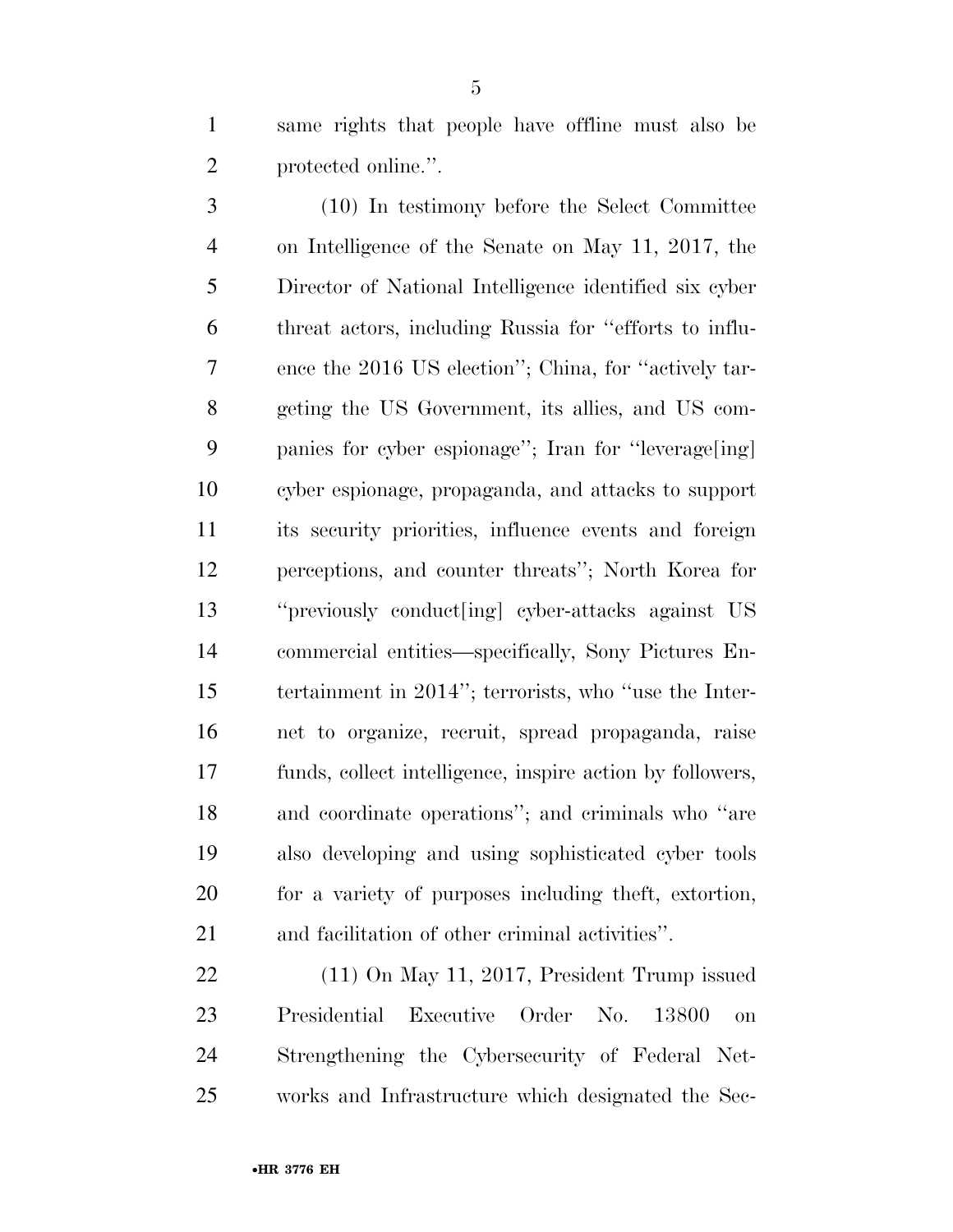retary of State to lead an interagency effort to de- velop strategic options for the President to deter ad- versaries from cyber threats and an engagement strategy for international cooperation in cybersecu- rity, noting that ''the United States is especially de- pendent on a globally secure and resilient internet and must work with allies and other partners'' to- ward maintaining ''the policy of the executive branch to promote an open, interoperable, reliable, and se- cure internet that fosters efficiency, innovation, com- munication, and economic prosperity, while respect- ing privacy and guarding against deception, fraud, and theft.''.

# **SEC. 3. UNITED STATES INTERNATIONAL CYBERSPACE POLICY.**

 (a) IN GENERAL.—Congress declares that it is the policy of the United States to work internationally with allies and other partners to promote an open, interoper- able, reliable, unfettered, and secure internet governed by the multistakeholder model which promotes human rights, democracy, and rule of law, including freedom of expres- sion, innovation, communication, and economic prosperity, while respecting privacy and guarding against deception, fraud, and theft.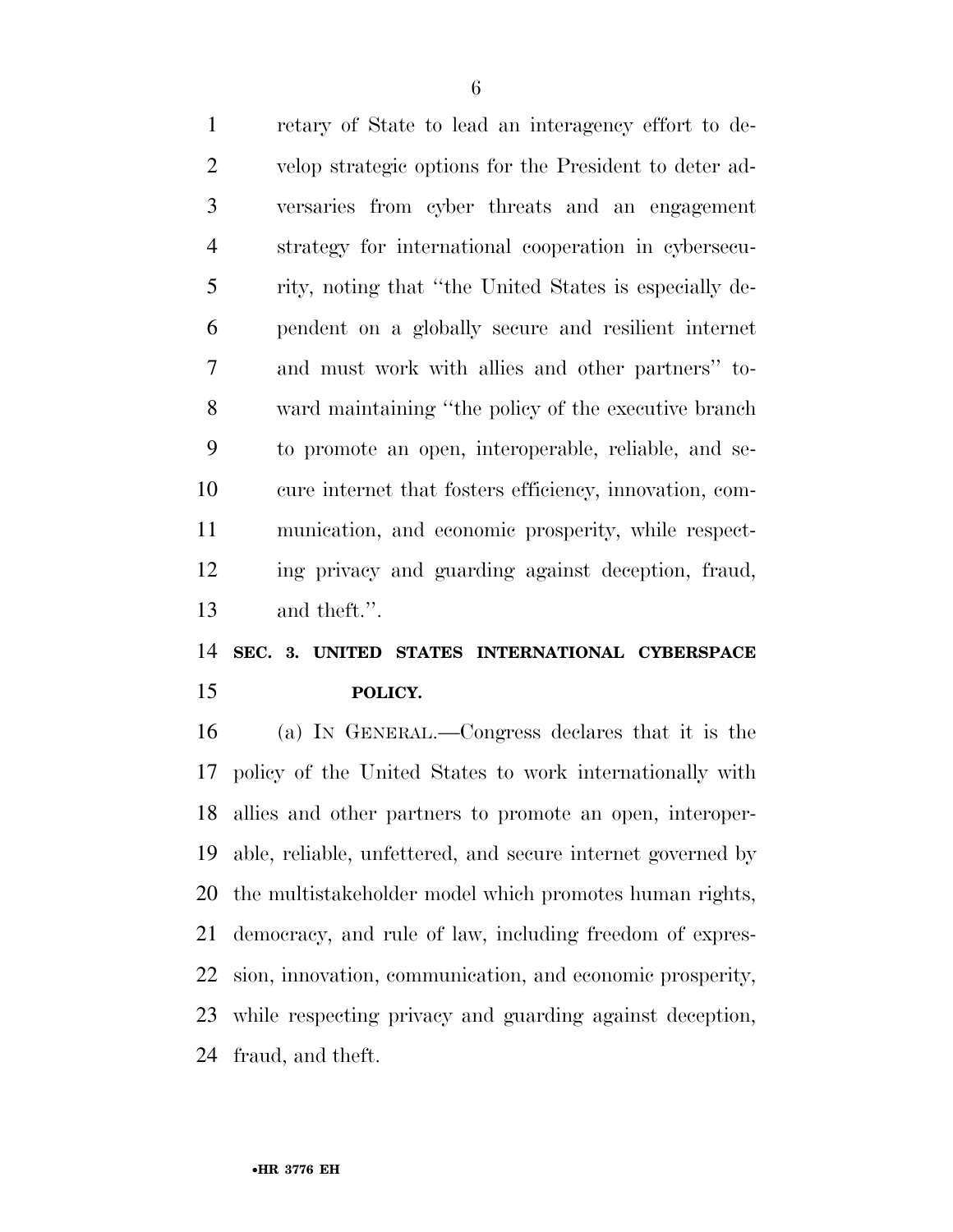(b) IMPLEMENTATION.—In implementing the policy described in subsection (a), the President, in consultation with outside actors, including technology companies, non- governmental organizations, security researchers, and other relevant stakeholders, shall pursue the following ob- jectives in the conduct of bilateral and multilateral rela-tions:

 (1) Clarifying the applicability of international laws and norms, including the law of armed conflict, to the use of ICT.

 (2) Clarifying that countries that fall victim to malicious cyber activities have the right to take pro- portionate countermeasures under international law, provided such measures do not violate a funda-mental human right or peremptory norm.

 (3) Reducing and limiting the risk of escalation and retaliation in cyberspace, such as massive de- nial-of-service attacks, damage to critical infrastruc- ture, or other malicious cyber activity that impairs the use and operation of critical infrastructure that provides services to the public.

 (4) Cooperating with like-minded democratic countries that share common values and cyberspace policies with the United States, including respect for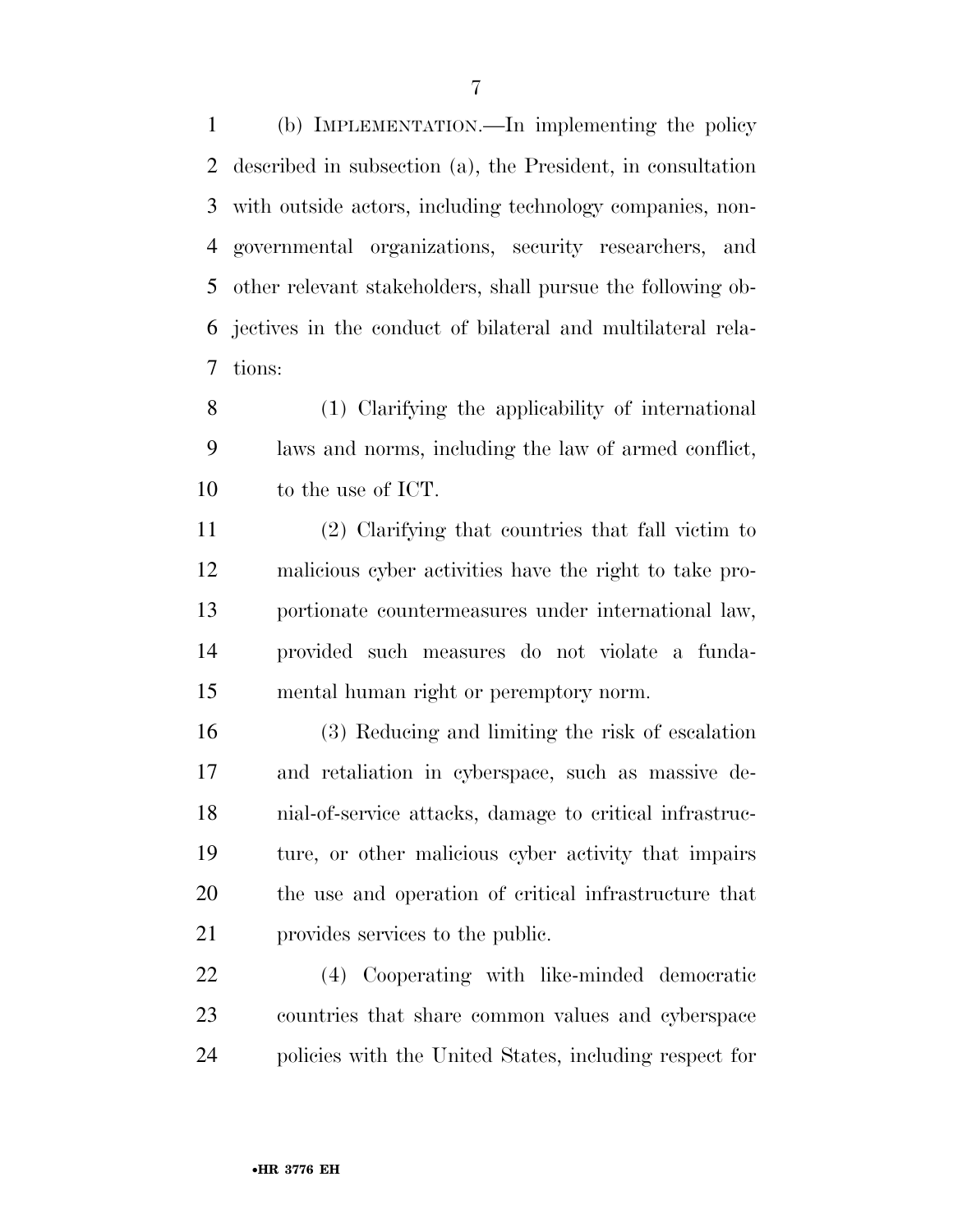| $\mathbf{1}$   | human rights, democracy, and rule of law, to ad-    |
|----------------|-----------------------------------------------------|
| $\overline{2}$ | vance such values and policies internationally.     |
| 3              | (5) Securing and implementing commitments           |
| $\overline{4}$ | on responsible country behavior in cyberspace based |
| 5              | upon accepted norms, including the following:       |
| 6              | (A) Countries should not conduct or know-           |
| 7              | ingly support cyber-enabled theft of intellectual   |
| 8              | property, including trade secrets or other con-     |
| 9              | fidential business information, with the intent     |
| 10             | of providing competitive advantages to compa-       |
| 11             | nies or commercial sectors.                         |
| 12             | (B) Countries should cooperate in devel-            |
| 13             | oping and applying measures to increase sta-        |
| 14             | bility and security in the use of ICTs and to       |
| 15             | prevent ICT practices that are acknowledged to      |
| 16             | be harmful or that may pose threats to inter-       |
| 17             | national peace and security.                        |
| 18             | (C) Countries should take all appropriate           |
| 19             | and reasonable efforts to keep their territories    |
| 20             | clear of intentionally wrongful acts using ICTs     |
| 21             | in violation of international commitments.          |
| 22             | (D) Countries should not conduct or know-           |
| 23             | ingly support ICT activity that, contrary to        |
| 24             | international law, intentionally damages or oth-    |
| 25             | erwise impairs the use and operation of critical    |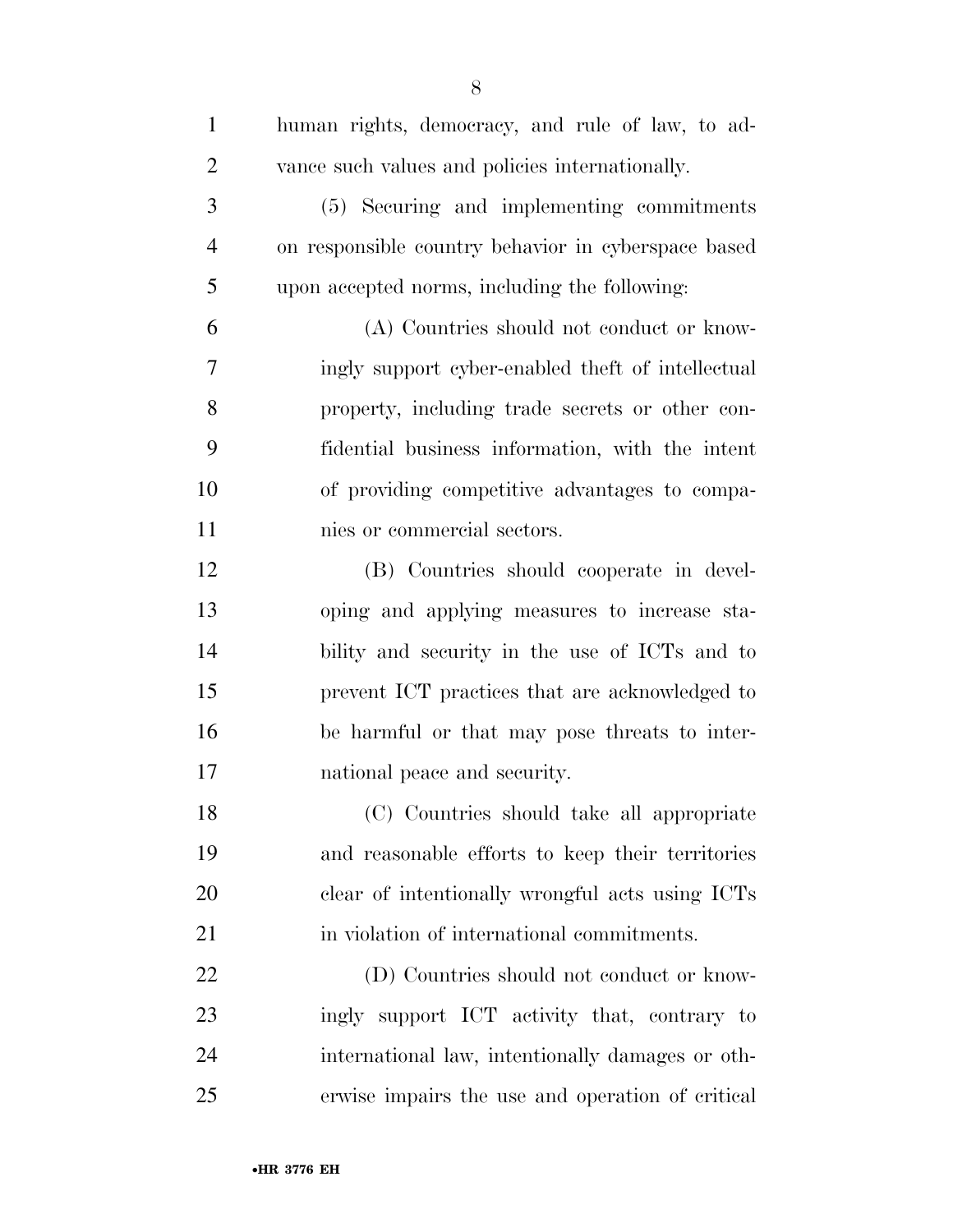infrastructure, and should take appropriate measures to protect their critical infrastructure from ICT threats.

 (E) Countries should not conduct or know- ingly support malicious international activity that, contrary to international law, harms the information systems of authorized emergency response teams (sometimes known as ''com- puter emergency response teams'' or ''cyberse- curity incident response teams'') or related pri-vate sector companies of another country.

 (F) Countries should identify economic drivers and incentives to promote securely-de- signed ICT products and to develop policy and legal frameworks to promote the development of secure internet architecture.

 (G) Countries should respond to appro- priate requests for assistance to mitigate mali- cious ICT activity aimed at the critical infra- structure of another country emanating from 21 their territory.

 (H) Countries should not restrict cross- border data flows or require local storage or processing of data.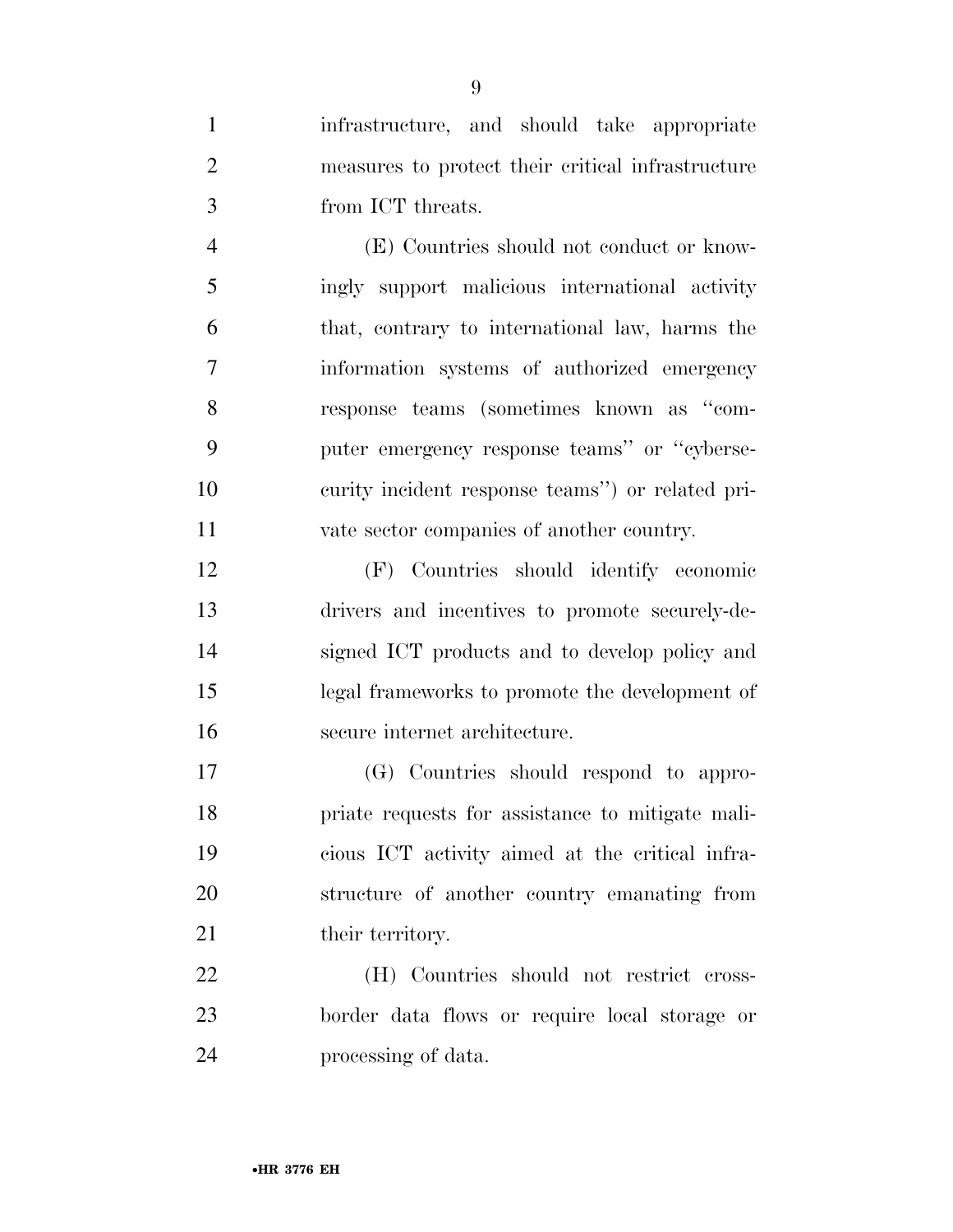| $\mathbf{1}$   | (I) Countries should protect the exercise of         |
|----------------|------------------------------------------------------|
| $\overline{2}$ | human rights and fundamental freedoms on the         |
| 3              | Internet and commit to the principle that the        |
| $\overline{4}$ | human rights that people have offline enjoy the      |
| 5              | same protections online.                             |
| 6              | SEC. 4. DEPARTMENT OF STATE RESPONSIBILITIES.        |
| 7              | (a) OFFICE OF CYBER ISSUES.—Section 1 of the         |
| 8              | State Department Basic Authorities Act of 1956 (22)  |
| 9              | U.S.C. 2651a) is amended—                            |
| 10             | $(1)$ by redesignating subsection $(g)$ as sub-      |
| 11             | section (h); and                                     |
| 12             | $(2)$ by inserting after subsection (f) the fol-     |
| 13             | lowing new subsection:                               |
| 14             | "(g) OFFICE OF CYBER ISSUES.—                        |
| 15             | "(1) IN GENERAL.—There is established an Of-         |
| 16             | fice of Cyber Issues (in this subsection referred to |
| 17             | as the 'Office'). The head of the Office shall have  |
| 18             | the rank and status of ambassador and be appointed   |
| 19             | by the President, by and with the advice and consent |
| 20             | of the Senate.                                       |
| 21             | $"(2)$ DUTIES.—                                      |
| 22             | "(A) IN GENERAL.—The head of the Of-                 |
| 23             | fice shall perform such duties and exercise such     |
| 24             | powers as the Secretary of State shall prescribe,    |
| 25             | including implementing the policy of the United      |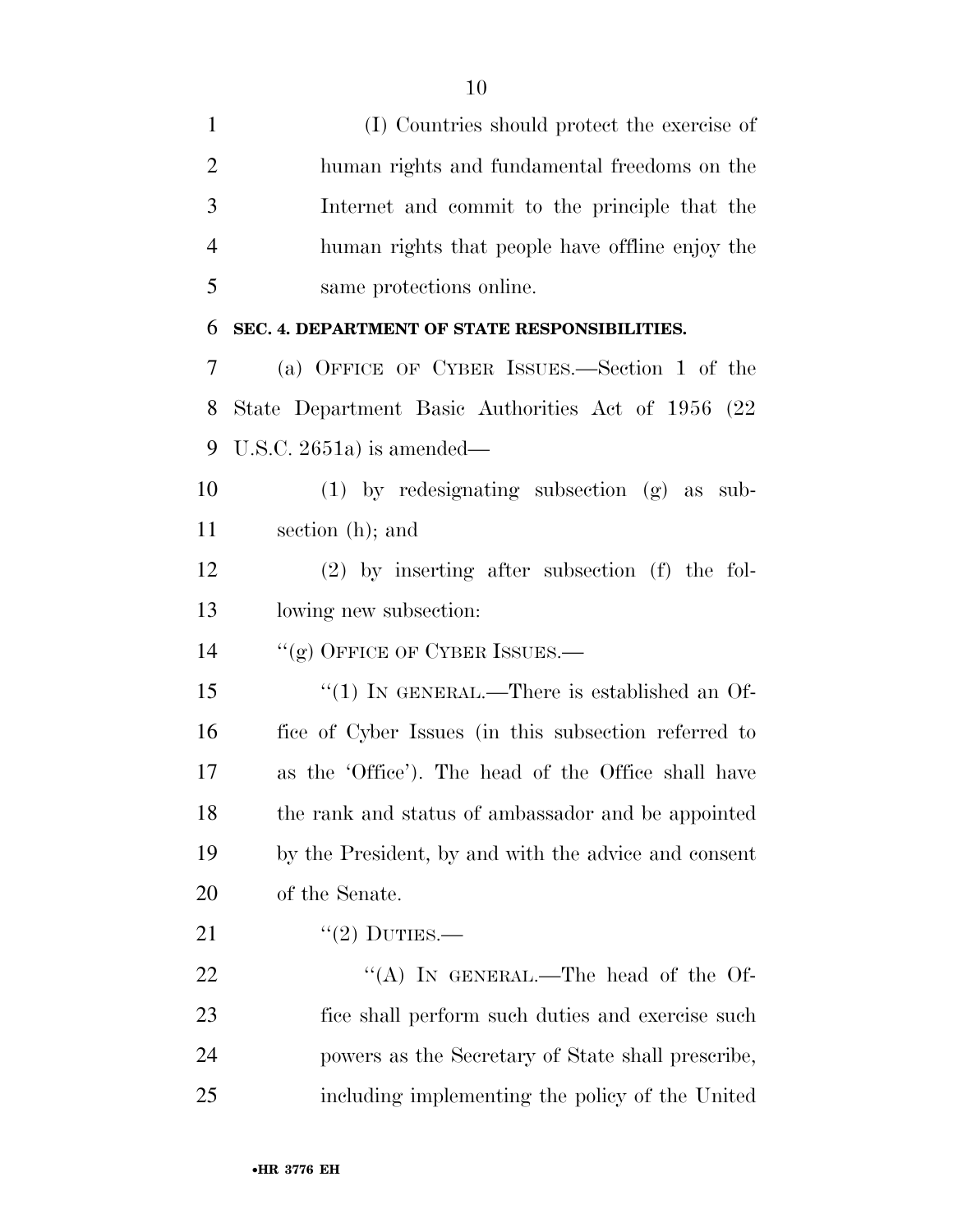| $\mathbf{1}$   | States described in section 3 of the Cyber Di- |
|----------------|------------------------------------------------|
| $\overline{2}$ | plomacy Act of 2017.                           |
| 3              | "(B) DUTIES DESCRIBED.—The principal           |
| $\overline{4}$ | duties of the head of the Office shall be to—  |
| 5              | "(i) serve as the principal cyber-policy"      |
| 6              | official within the senior management of       |
| 7              | the Department of State and advisor to         |
| 8              | the Secretary of State for cyber issues;       |
| 9              | "(ii) lead the Department of State's           |
| 10             | diplomatic cyberspace efforts generally, in-   |
| 11             | cluding relating to international cybersecu-   |
| 12             | rity, internet access, internet freedom, dig-  |
| 13             | ital economy, cybercrime, deterrence and       |
| 14             | international responses to cyber threats;      |
| 15             | "(iii) promote an open, interoperable,         |
| 16             | reliable, unfettered, and secure information   |
| 17             | and communications technology infrastruc-      |
| 18             | ture globally;                                 |
| 19             | "(iv) represent the Secretary of State         |
| 20             | in interagency efforts to develop and ad-      |
| 21             | United States international<br>the<br>vance    |
| 22             | cyberspace policy;                             |
| 23             | $f'(v)$ coordinate within the Depart-          |
| 24             | ment of State and with other components        |
| 25             | of the United States Government cyber-         |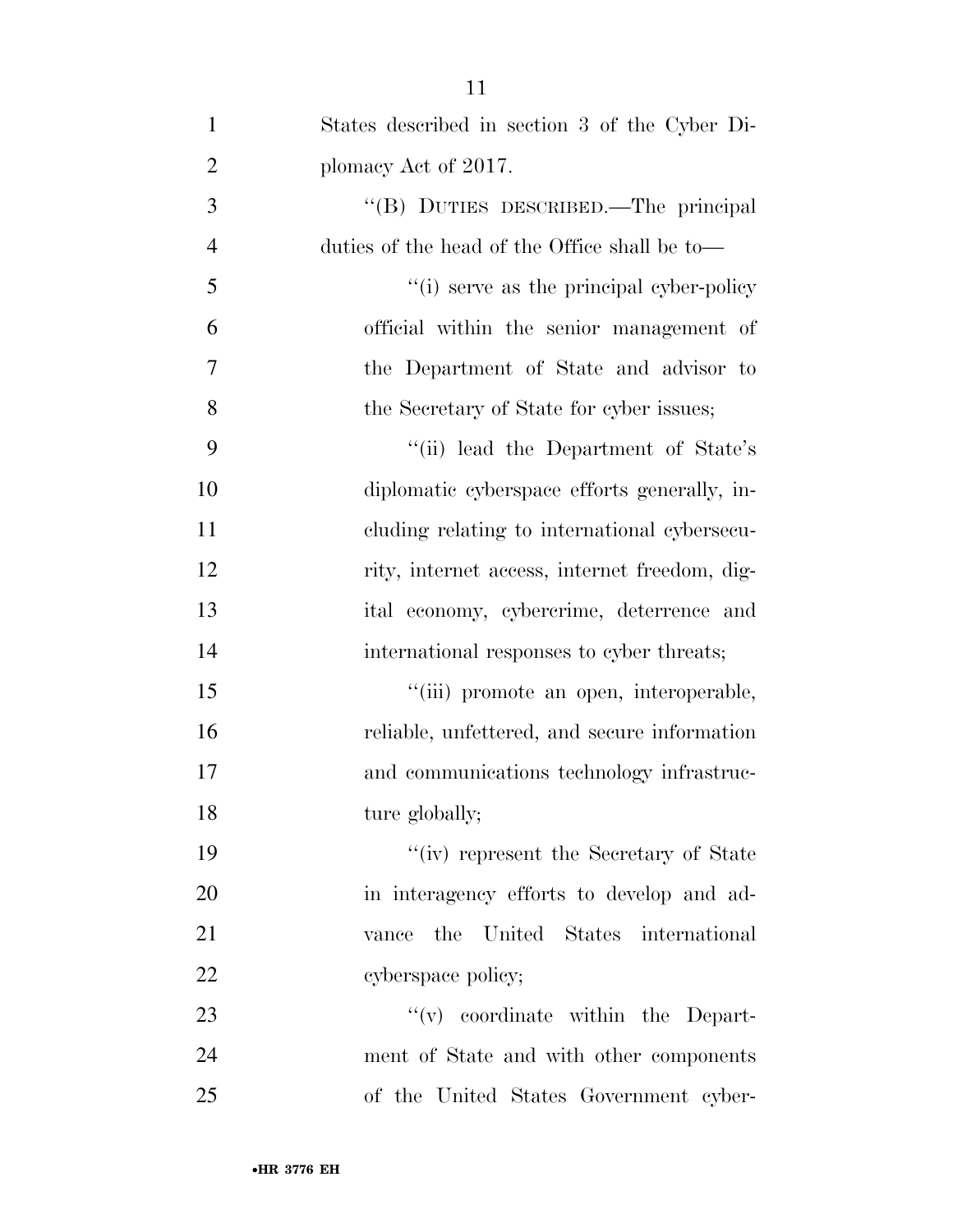| $\mathbf{1}$   | space efforts and other relevant functions,             |
|----------------|---------------------------------------------------------|
| $\overline{2}$ | including countering terrorists' use of                 |
| 3              | cyberspace; and                                         |
| $\overline{4}$ | "(vi) act as liaison to public and pri-                 |
| 5              | vate sector entities on relevant cyberspace             |
| 6              | issues.                                                 |
| 7              | "(3) QUALIFICATIONS.—The head of the Office             |
| 8              | should be an individual of demonstrated competency      |
| 9              | in the field of—                                        |
| 10             | $\lq\lq$ experimently and other relevant cyper          |
| 11             | issues; and                                             |
| 12             | $\lq\lq$ international diplomacy.                       |
| 13             | "(4) ORGANIZATIONAL PLACEMENT.—The head                 |
| 14             | of the Office shall report to the Under Secretary for   |
| 15             | Political Affairs or official holding a higher position |
| 16             | in the Department of State.                             |
| 17             | " $(5)$ RULE OF CONSTRUCTION.—Nothing in                |
| 18             | this subsection may be construed as precluding—         |
| 19             | "(A) the Office from being elevated to a                |
| 20             | Bureau of the Department of State; and                  |
| 21             | $\lq\lq$ the head of the Office from being ele-         |
| <u>22</u>      | vated to an Assistant Secretary, if such an As-         |
| 23             | sistant Secretary position does not increase the        |
| 24             | number of Assistant Secretary positions at the          |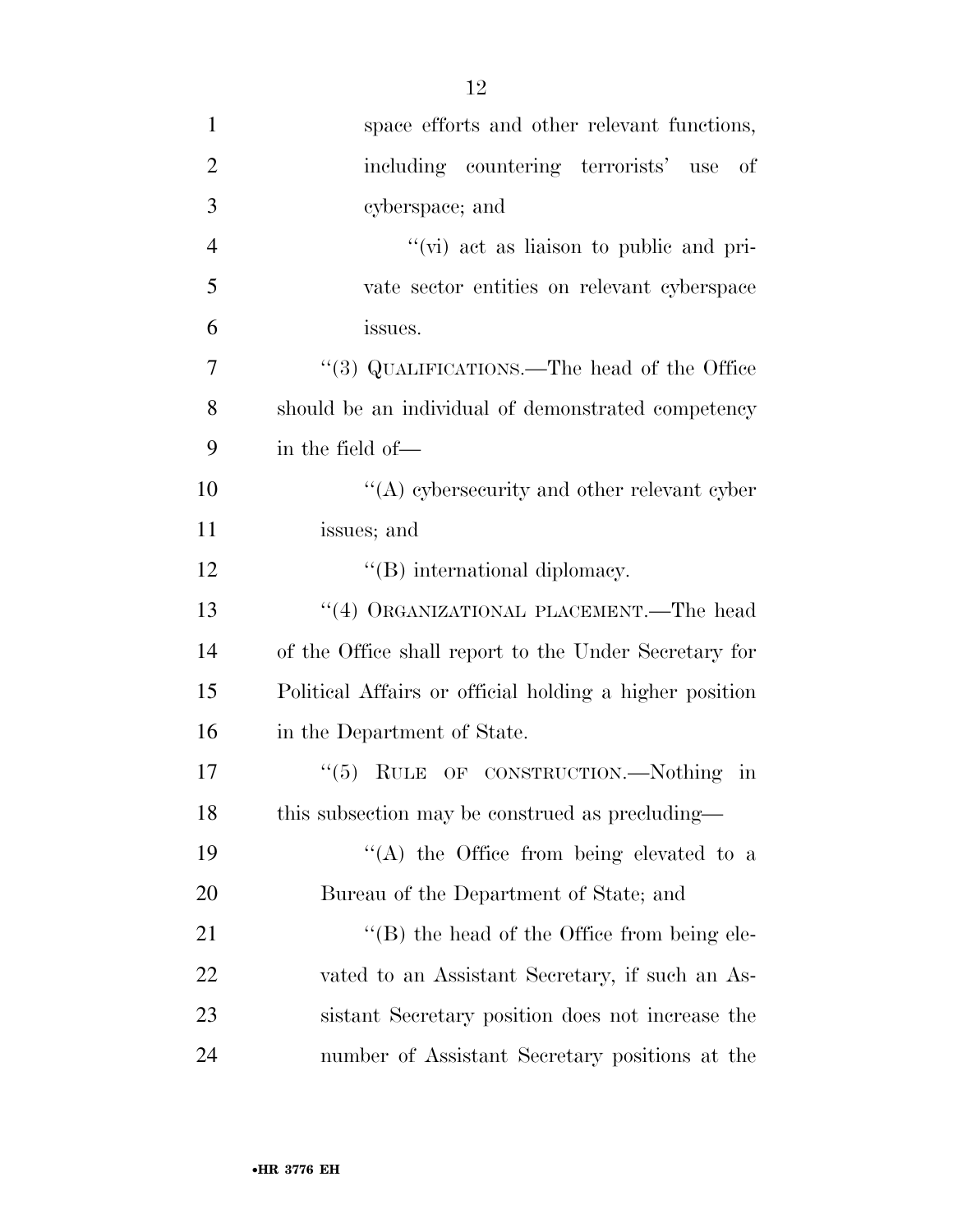Department above the number authorized under 2 subsection  $(e)(1)$ .".

 (b) SENSE OF CONGRESS.—It is the sense of Con- gress that the Office of Cyber Issues established under section 1(g) of the State Department Basic Authorities Act of 1956 (as amended by subsection (a) of this section) should be a Bureau of the Department of State headed by an Assistant Secretary, subject to the rule of construc-9 tion specified in paragraph  $(5)(B)$  of such section  $1(g)$ . (c) UNITED NATIONS.—The Permanent Representa- tive of the United States to the United Nations shall use the voice, vote, and influence of the United States to op- pose any measure that is inconsistent with the United States international cyberspace policy described in section 3.

## **SEC. 5. INTERNATIONAL CYBERSPACE EXECUTIVE AR-RANGEMENTS.**

 (a) IN GENERAL.—The President is encouraged to enter into executive arrangements with foreign govern- ments that support the United States international cyber-space policy described in section 3.

 (b) TRANSMISSION TO CONGRESS.—The text of any executive arrangement (including the text of any oral ar- rangement, which shall be reduced to writing) entered into by the United States under subsection (a) shall be trans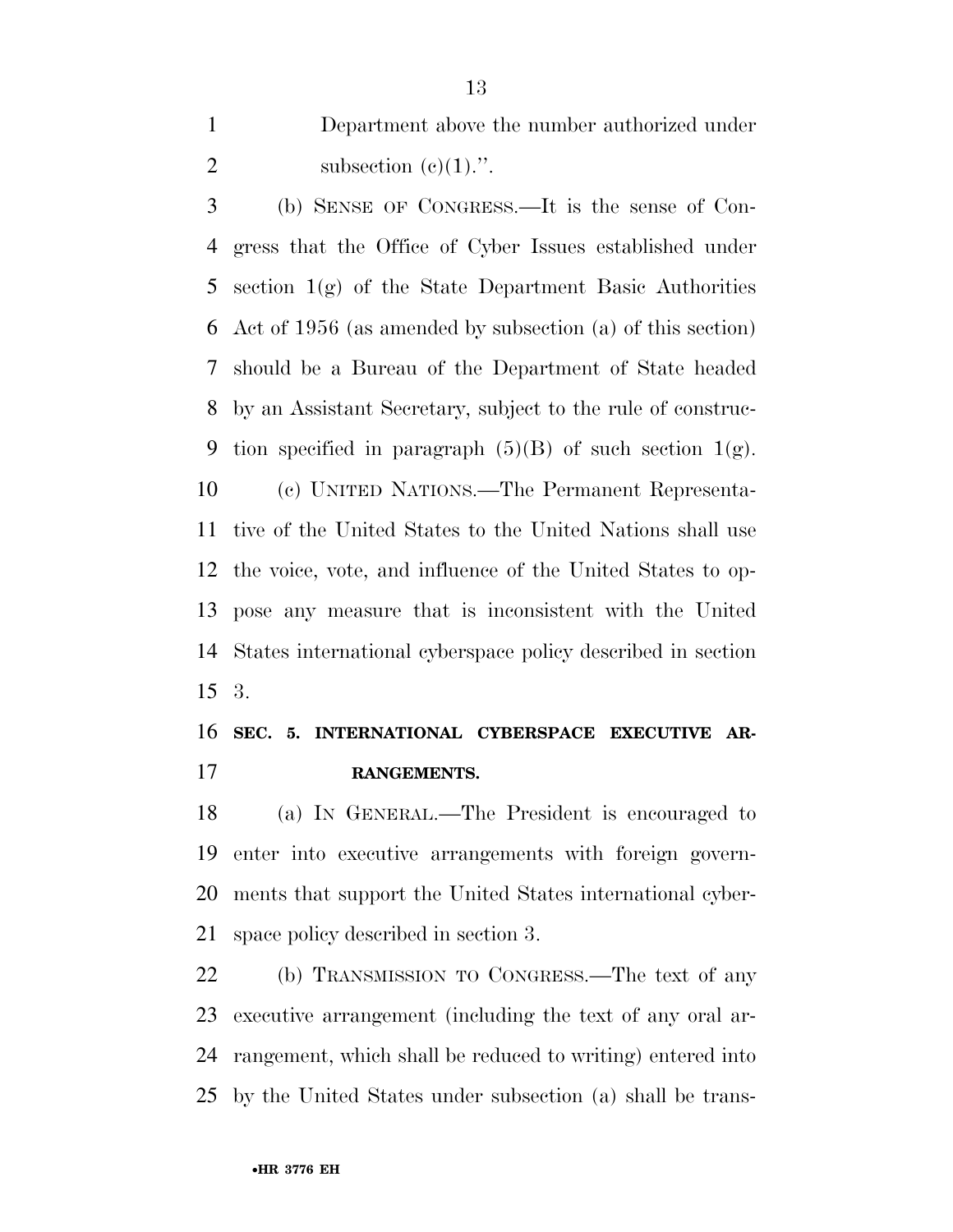mitted to the Committee on Foreign Affairs of the House of Representatives and the Committee on Foreign Rela- tions of the Senate not later than 5 days after such ar- rangement is signed or otherwise agreed to, together with an explanation of such arrangement, its purpose, how such arrangement is consistent with the United States inter- national cyberspace policy described in section 3, and how such arrangement will be implemented.

 (c) STATUS REPORT.—Not later than 1 year after the text of an executive arrangement is transmitted to Congress pursuant to subsection (b) and annually there- after for 7 years, or until such an arrangement has been discontinued, the President shall report to the Committee on Foreign Affairs of the House of Representatives and the Committee on Foreign Relations of the Senate on the status of such arrangement, including an evidence-based assessment of whether all parties to such arrangement have fulfilled their commitments under such arrangement and if not, what steps the United States has taken or plans to take to ensure all such commitments are fulfilled, whether the stated purpose of such arrangement is being achieved, and whether such arrangement positively im- pacts building of cyber norms internationally. Each such report shall include metrics to support its findings.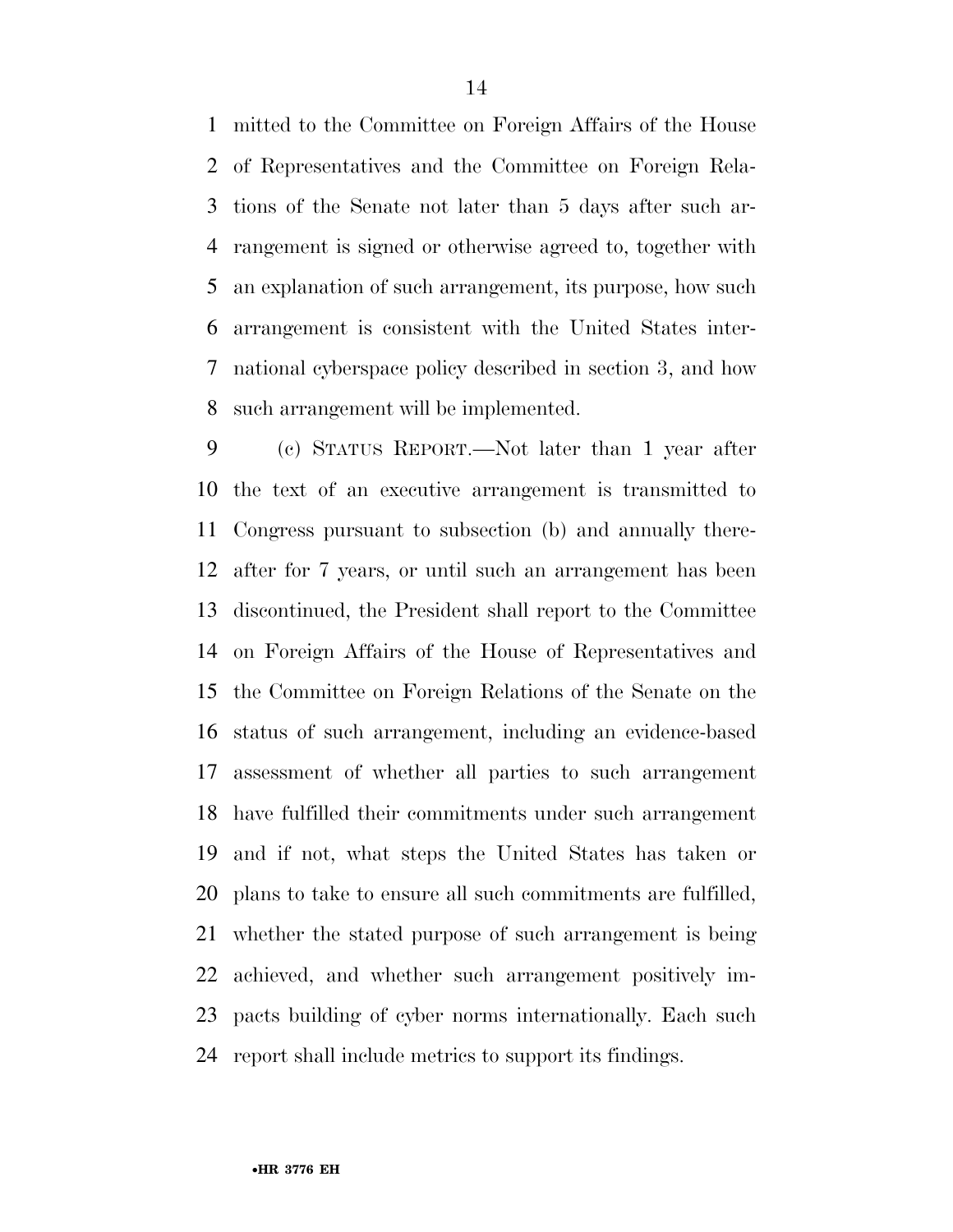(d) EXISTING EXECUTIVE ARRANGEMENTS.—Not

|                | 2 later than 60 days after the date of the enactment of this |
|----------------|--------------------------------------------------------------|
| 3              | Act, the President shall satisfy the requirements of sub-    |
| $\overline{4}$ | section (c) for the following executive arrangements al-     |
| 5              | ready in effect:                                             |
| 6              | (1) The arrangement announced between the                    |
| 7              | United States and Japan on April 25, 2014.                   |
| 8              | (2) The arrangement announced between the                    |
| 9              | United States and the United Kingdom on January              |
| 10             | 16, 2015.                                                    |
| 11             | (3) The arrangement announced between the                    |
| 12             | United States and China on September 25, 2015.               |
| 13             | (4) The arrangement announced between the                    |
| 14             | United States and Korea on October 16, 2015.                 |
| 15             | (5) The arrangement announced between the                    |
| 16             | United States and Australia on January 19, 2016.             |
| 17             | (6) The arrangement announced between the                    |
| 18             | United States and India on June 7, 2016.                     |
| 19             | (7) The arrangement announced between the                    |
| 20             | United States and Argentina on April 27, 2017.               |
| 21             | (8) The arrangement announced between the                    |
| 22             | United States and Kenya on June 22, 2017.                    |
| 23             | (9) The arrangement announced between the                    |
| 24             | United States and Israel on June 26, 2017.                   |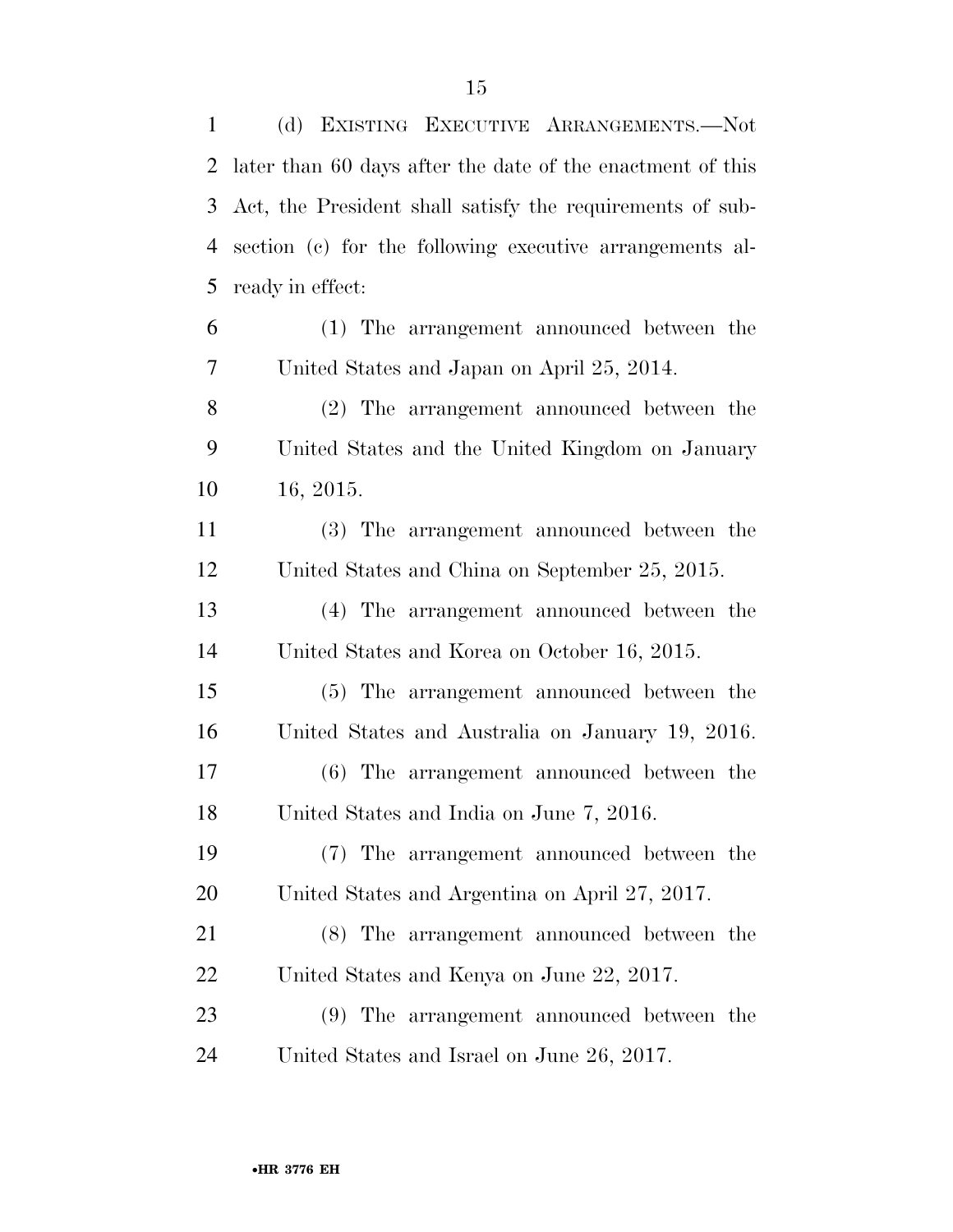(10) Any other similar bilateral or multilateral arrangement announced before the date of the en-actment of this Act.

### **SEC. 6. INTERNATIONAL STRATEGY FOR CYBERSPACE.**

 (a) STRATEGY REQUIRED.—Not later than 1 year after the date of the enactment of this Act, the Secretary of State, in coordination with the heads of other relevant Federal departments and agencies, shall produce a strat- egy relating to United States international policy with re-gard to cyberspace.

 (b) ELEMENTS.—The strategy required under sub-section (a) shall include the following:

 (1) A review of actions and activities under- taken to support the United States international cyberspace policy described in section 3.

 (2) A plan of action to guide the diplomacy of the Department of State with regard to foreign countries, including conducting bilateral and multi- lateral activities to develop the norms of responsible international behavior in cyberspace, and status re- view of existing efforts in multilateral fora to obtain agreements on international norms in cyberspace.

 (3) A review of alternative concepts with regard to international norms in cyberspace offered by for-eign countries.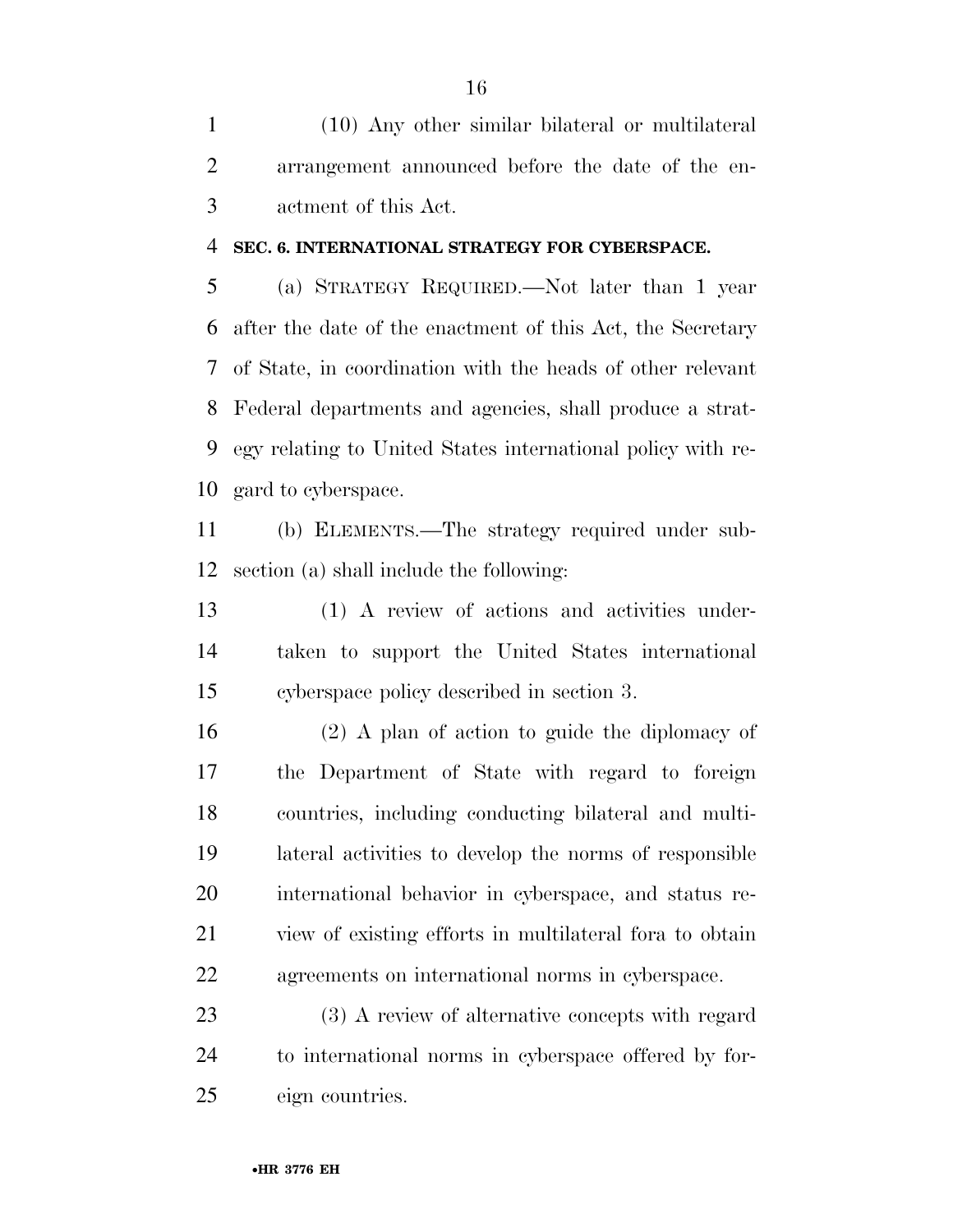(4) A detailed description of new and evolving threats to United States national security in cyber- space from foreign countries, State-sponsored actors, and private actors to Federal and private sector in- frastructure of the United States, intellectual prop- erty in the United States, and the privacy of citizens of the United States. (5) A review of policy tools available to the President to deter and de-escalate tensions with for- eign countries, State-sponsored actors, and private actors regarding threats in cyberspace, and to what degree such tools have been used and whether or not such tools have been effective.

 (6) A review of resources required to conduct activities to build responsible norms of international cyber behavior.

 (7) A clarification of the applicability of inter- national laws and norms, including the law of armed conflict, to the use of ICT.

 (8) A clarification that countries that fall victim to malicious cyber activities have the right to take proportionate countermeasures under international law, including exercising the right to collective and individual self-defense.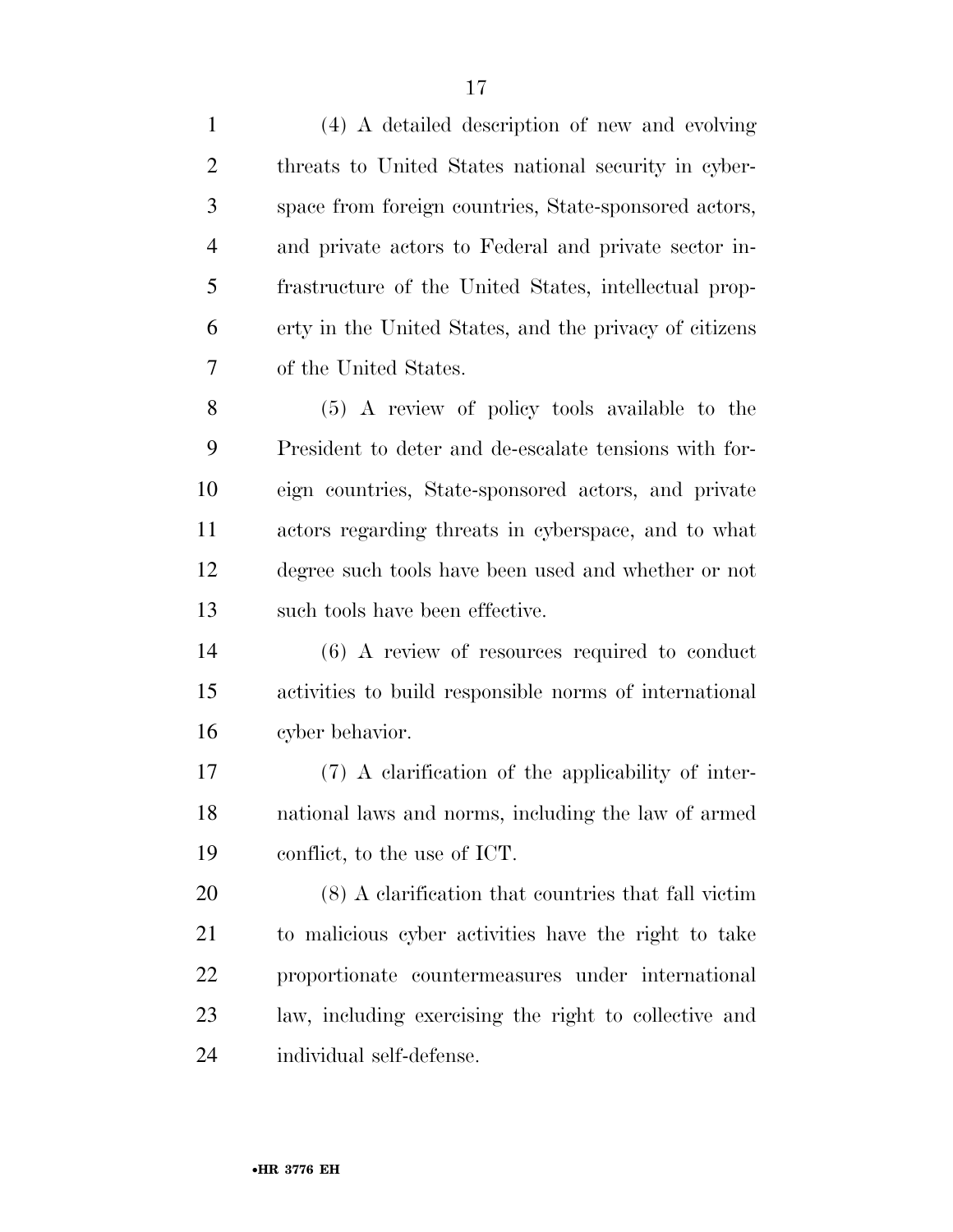| $\mathbf{1}$   | $(9)$ A plan of action to guide the diplomacy of           |
|----------------|------------------------------------------------------------|
| $\overline{2}$ | the Department of State with regard to existing mu-        |
| 3              | tual defense agreements, including the inclusion in        |
| $\overline{4}$ | such agreements of information relating to the appli-      |
| 5              | cability of malicious cyber activities in triggering       |
| 6              | mutual defense obligations.                                |
| $\overline{7}$ | (c) FORM OF STRATEGY.—                                     |
| 8              | (1) PUBLIC AVAILABILITY.—The strategy re-                  |
| 9              | quired under subsection (a) shall be available to the      |
| 10             | public in unclassified form, including through publi-      |
| 11             | cation in the Federal Register.                            |
| 12             | $(2)$ CLASSIFIED ANNEX.—                                   |
| 13             | (A) IN GENERAL.—If the Secretary of                        |
| 14             | State determines that such is appropriate, the             |
| 15             | strategy required under subsection (a) may in-             |
| 16             | clude a classified annex consistent with United            |
| 17             | States national security interests.                        |
| 18             | (B) RULE OF CONSTRUCTION.—Nothing in                       |
| 19             | this subsection may be construed as authorizing            |
| 20             | the public disclosure of an unclassified annex             |
| 21             | under subparagraph $(A)$ .                                 |
| 22             | (d) BRIEFING.—Not later than 30 days after the pro-        |
| 23             | duction of the strategy required under subsection (a), the |
| 24             | Secretary of State shall brief the Committee on Foreign    |
| 25             | Affairs of the House of Representatives and the Com-       |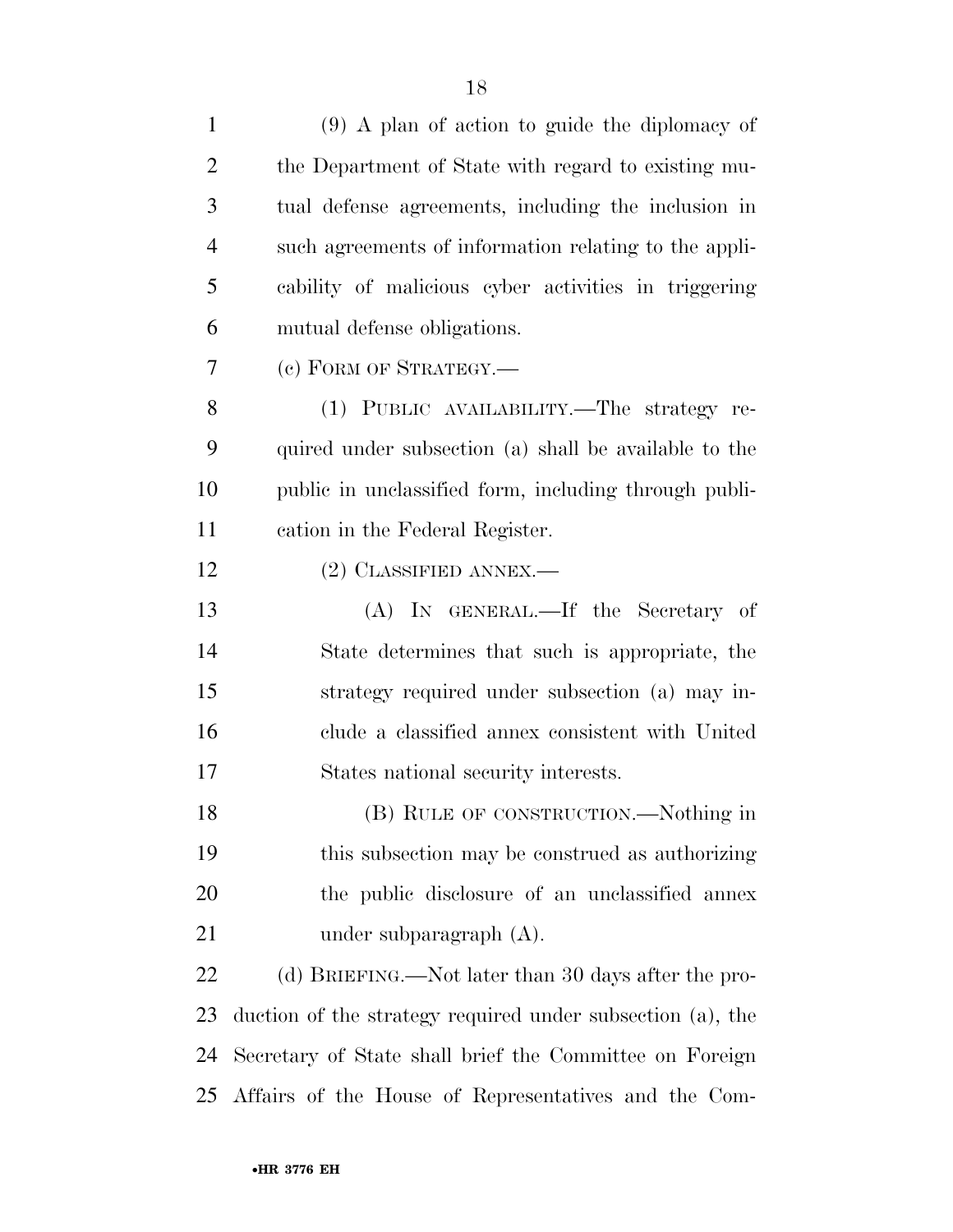mittee on Foreign Relations of the Senate on such strat- egy, including any material contained in a classified annex.

 (e) UPDATES.—The strategy required under sub-section (a) shall be updated—

 (1) not later than 90 days after there has been any material change to United States policy as de-scribed in such strategy; and

 (2) not later than 1 year after each inaugura-tion of a new President.

 (f) PREEXISTING REQUIREMENT.—Upon the produc- tion and publication of the report required under section 3(c) of the Presidential Executive Order No. 13800 on Strengthening the Cybersecurity of Federal Networks and Critical Infrastructure on May 11, 2017, such report shall be considered as satisfying the requirement under sub-section (a) of this section.

# **SEC. 7. ANNUAL COUNTRY REPORTS ON HUMAN RIGHTS PRACTICES.**

 (a) REPORT RELATING TO ECONOMIC ASSIST- ANCE.—Section 116 of the Foreign Assistance Act of 1961 (22 U.S.C. 2151n) is amended by adding at the end the following new subsection:

 ''(h)(1) The report required by subsection (d) shall include an assessment of freedom of expression with re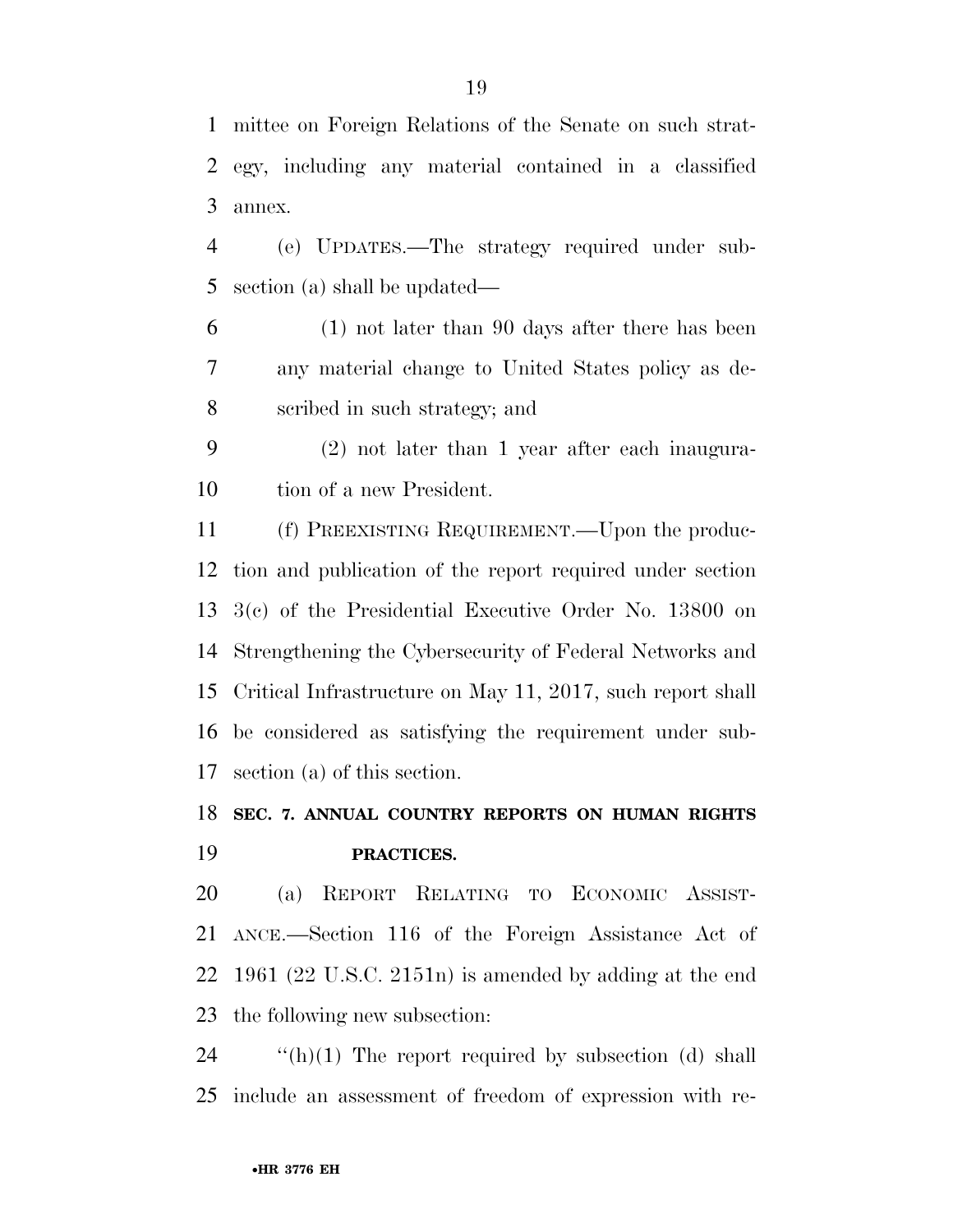spect to electronic information in each foreign country. Such assessment shall consist of the following:

 ''(A) An assessment of the extent to which gov- ernment authorities in each country inappropriately attempt to filter, censor, or otherwise block or re- move nonviolent expression of political or religious opinion or belief via the internet, including electronic mail, as well as a description of the means by which such authorities attempt to block or remove such ex-pression.

11 ''(B) An assessment of the extent to which gov- ernment authorities in each country have persecuted or otherwise punished an individual or group for the nonviolent expression of political, religious, or ideo- logical opinion or belief via the internet, including electronic mail.

 $\frac{17}{2}$  ''(C) An assessment of the extent to which gov- ernment authorities in each country have sought to inappropriately collect, request, obtain, or disclose personally identifiable information of a person in connection with such person's nonviolent expression of political, religious, or ideological opinion or belief, including expression that would be protected by the International Covenant on Civil and Political Rights.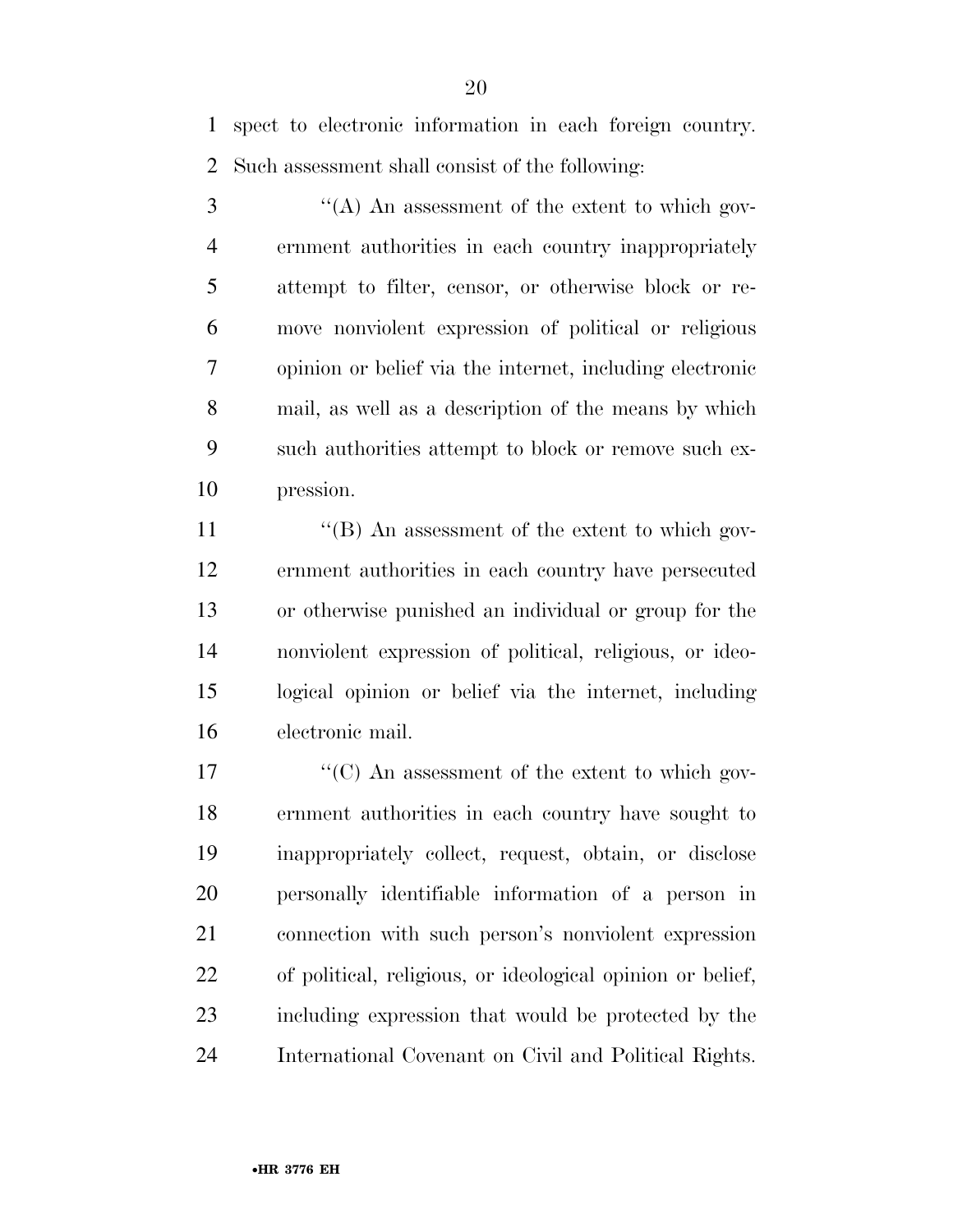| $\mathbf{1}$   | $\lq\lq$ (D) An assessment of the extent to which wire   |
|----------------|----------------------------------------------------------|
| $\overline{2}$ | communications and electronic communications are         |
| 3              | monitored without regard to the principles of pri-       |
| $\overline{4}$ | vacy, human rights, democracy, and rule of law.          |
| 5              | $\lq(2)$ In compiling data and making assessments for    |
| 6              | the purposes of paragraph (1), United States diplomatic  |
| 7              | personnel shall consult with human rights organizations, |
| 8              | technology and internet companies, and other appropriate |
| 9              | nongovernmental organizations.                           |
| 10             | $\lq(3)$ In this subsection—                             |
| 11             | "(A) the term 'electronic communication' has             |
| 12             | the meaning given such term in section 2510 of title     |
| 13             | 18, United States Code;                                  |
| 14             | $\lq\lq$ the term 'internet' has the meaning given       |
| 15             | such term in section $231(e)(3)$ of the Communica-       |
| 16             | tions Act of 1934 (47 U.S.C. 231(e)(3));                 |
| 17             | "(C) the term 'personally identifiable informa-          |
| 18             | tion' means data in a form that identifies a par-        |
| 19             | ticular person; and                                      |
| 20             | $\lq\lq$ the term 'wire communication' has the           |
| 21             | meaning given such term in section $2510$ of title 18,   |
| 22             | United States Code.".                                    |
| 23             | (b) REPORT RELATING TO SECURITY ASSISTANCE.-             |
| 24             | Section 502B of the Foreign Assistance Act of 1961 (22)  |
| 25             | U.S.C. 2304) is amended—                                 |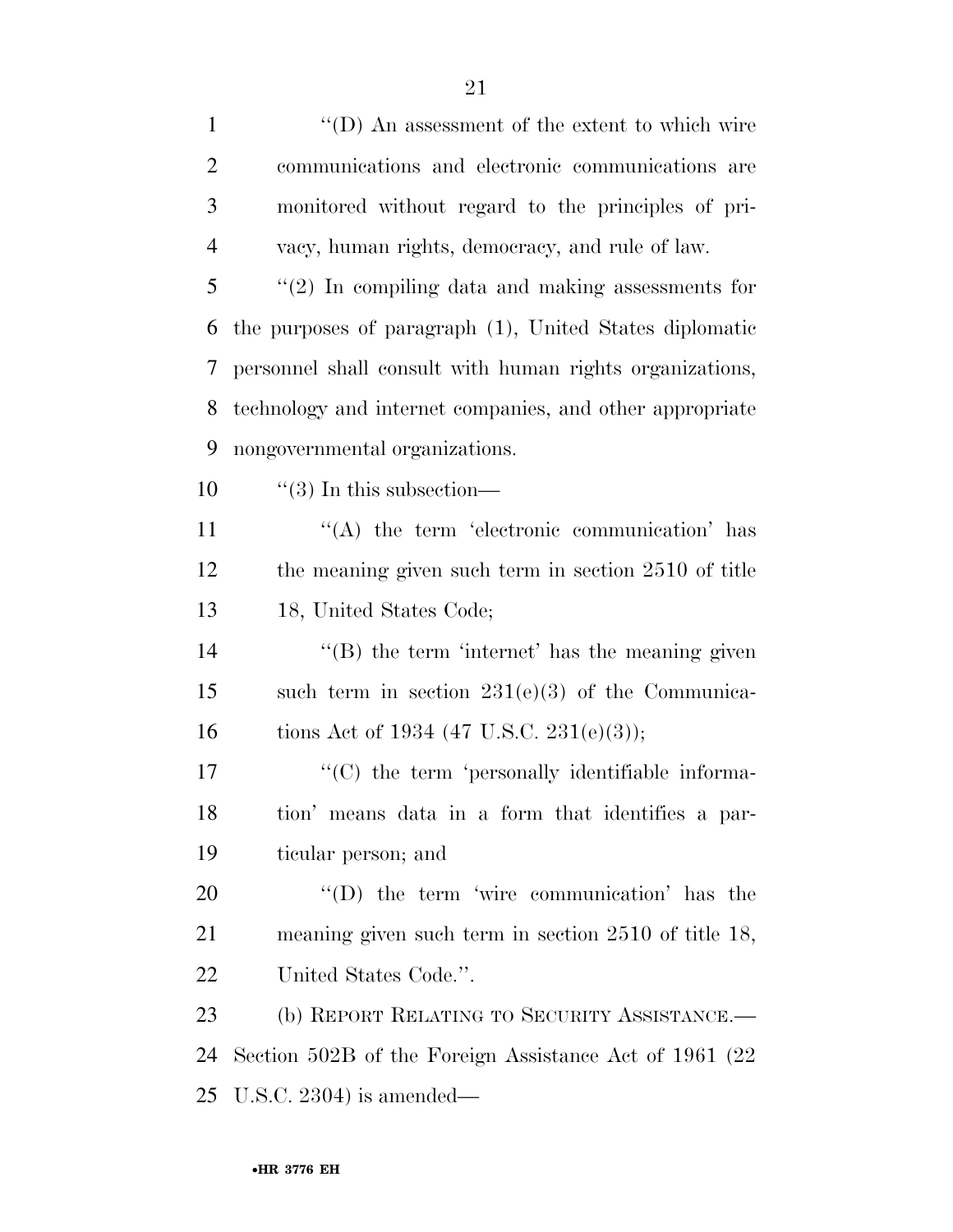(1) by redesignating the second subsection (i) (relating to child marriage status) as subsection (j); and

 (2) by adding at the end the following new sub-section:

 $\langle k \rangle$ (k)(1) The report required by subsection (b) shall include an assessment of freedom of expression with re- spect to electronic information in each foreign country. Such assessment shall consist of the following:

 $\mathcal{L}(\mathbf{A})$  An assessment of the extent to which gov- ernment authorities in each country inappropriately attempt to filter, censor, or otherwise block or re- move nonviolent expression of political or religious opinion or belief via the internet, including electronic mail, as well as a description of the means by which such authorities attempt to block or remove such ex-pression.

18 ''(B) An assessment of the extent to which gov- ernment authorities in each country have persecuted or otherwise punished an individual or group for the nonviolent expression of political, religious, or ideo- logical opinion or belief via the internet, including electronic mail.

24  $\langle ^{\prime}(C) \rangle$  An assessment of the extent to which gov-ernment authorities in each country have sought to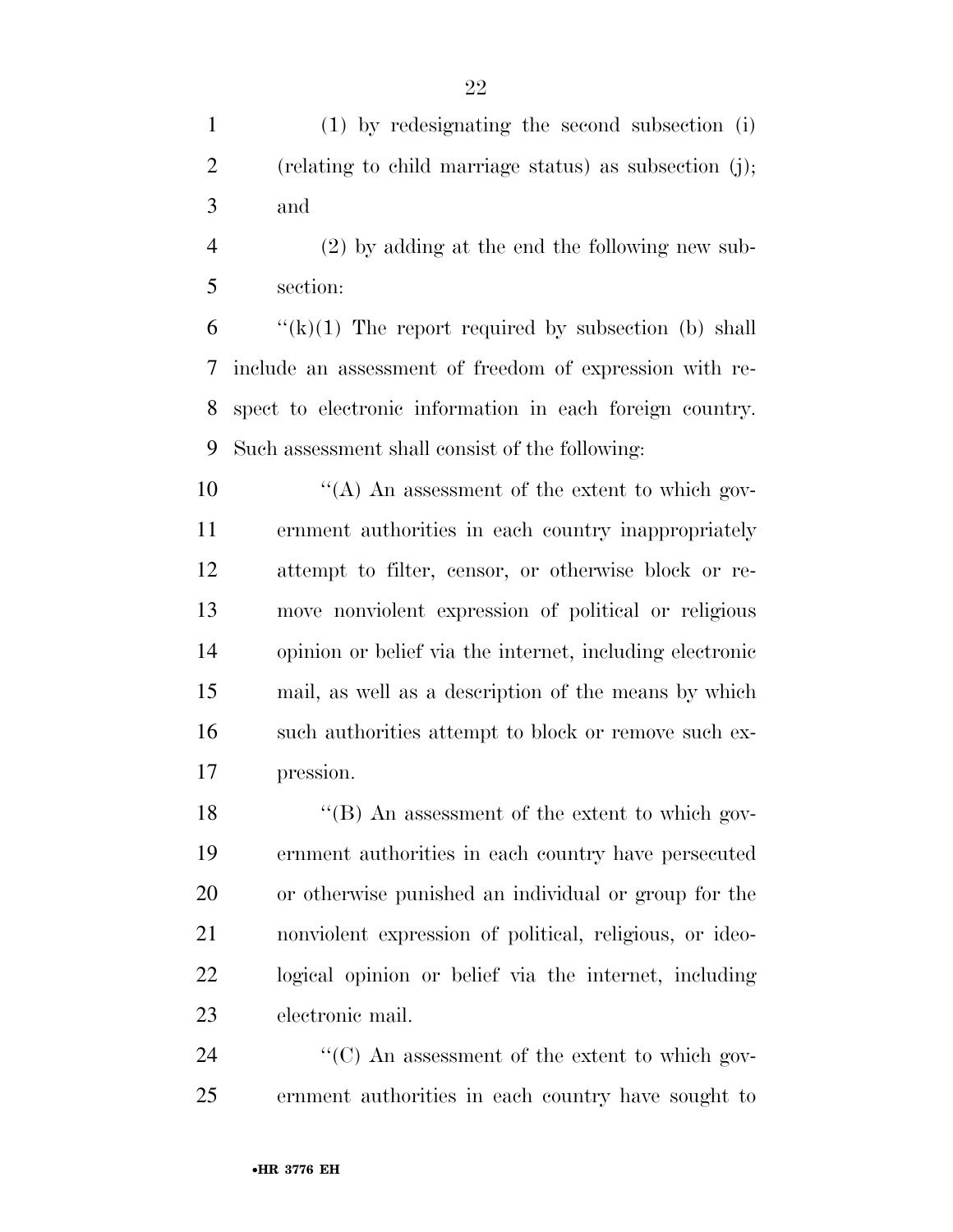| $\mathbf{1}$   | inappropriately collect, request, obtain, or disclose      |
|----------------|------------------------------------------------------------|
| $\overline{2}$ | personally identifiable information of a person in         |
| 3              | connection with such person's nonviolent expression        |
| $\overline{4}$ | of political, religious, or ideological opinion or belief, |
| 5              | including expression that would be protected by the        |
| 6              | International Covenant on Civil and Political Rights.      |
| 7              | "(D) An assessment of the extent to which wire             |
| 8              | communications and electronic communications are           |
| 9              | monitored without regard to the principles of pri-         |
| 10             | vacy, human rights, democracy, and rule of law.            |
| 11             | $\lq(2)$ In compiling data and making assessments for      |
| 12             | the purposes of paragraph (1), United States diplomatic    |
| 13             | personnel shall consult with human rights organizations,   |
| 14             | technology and internet companies, and other appropriate   |
| 15             | nongovernmental organizations.                             |
| 16             | $\lq(3)$ In this subsection—                               |
| 17             | "(A) the term 'electronic communication' has               |
| 18             | the meaning given such term in section 2510 of title       |
| 19             | 18, United States Code;                                    |
| 20             | $\lq\lq$ the term 'internet' has the meaning given         |
| 21             | such term in section $231(e)(3)$ of the Communica-         |
| 22             | tions Act of 1934 (47 U.S.C. 231(e)(3));                   |
| 23             | "(C) the term 'personally identifiable informa-            |
| 24             | tion' means data in a form that identifies a par-          |
| 25             | ticular person; and                                        |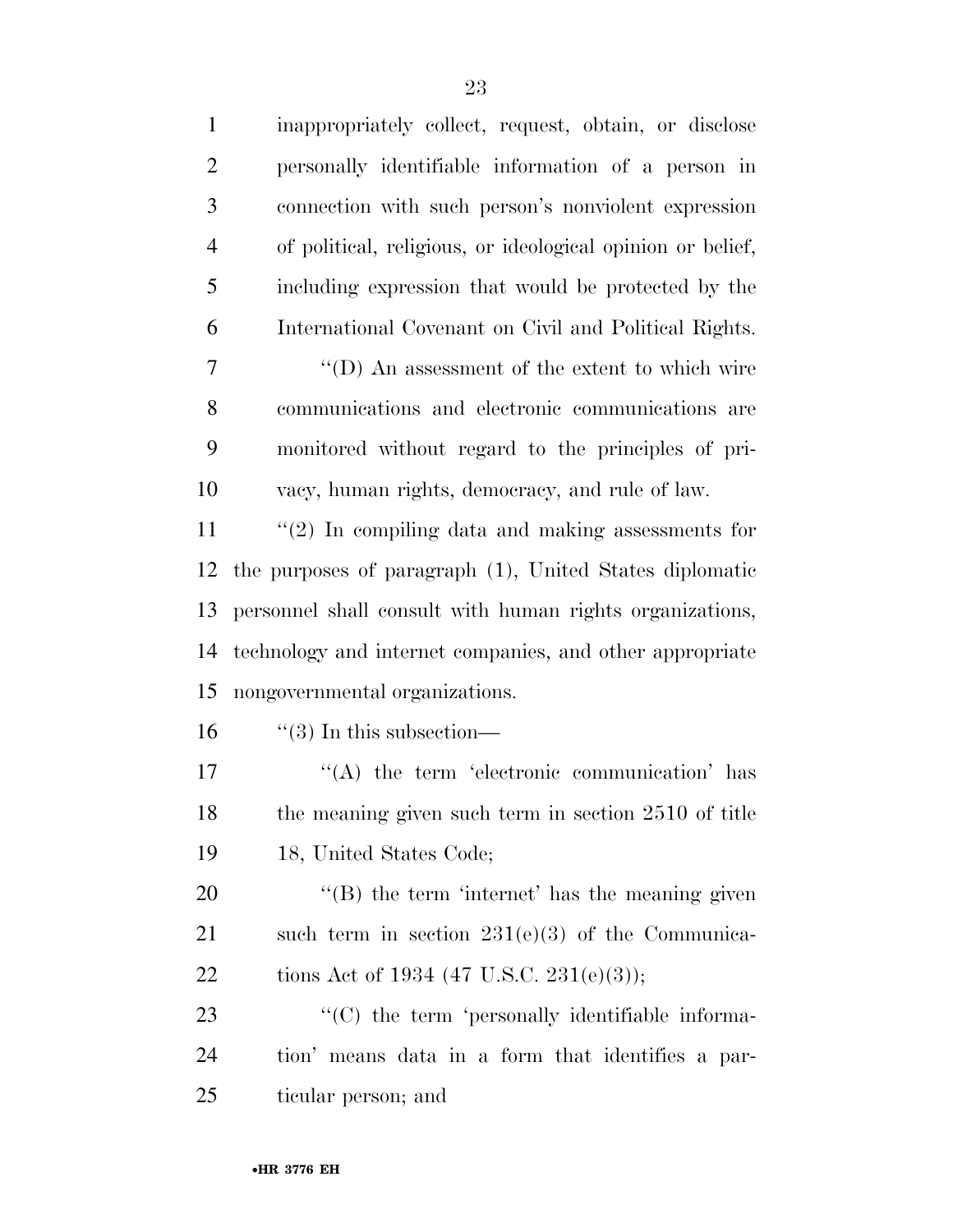1 ''(D) the term 'wire communication' has the 2 meaning given such term in section 2510 of title 18, 3 United States Code.''.

Passed the House of Representatives January 17, 2018.

Attest:

*Clerk.*